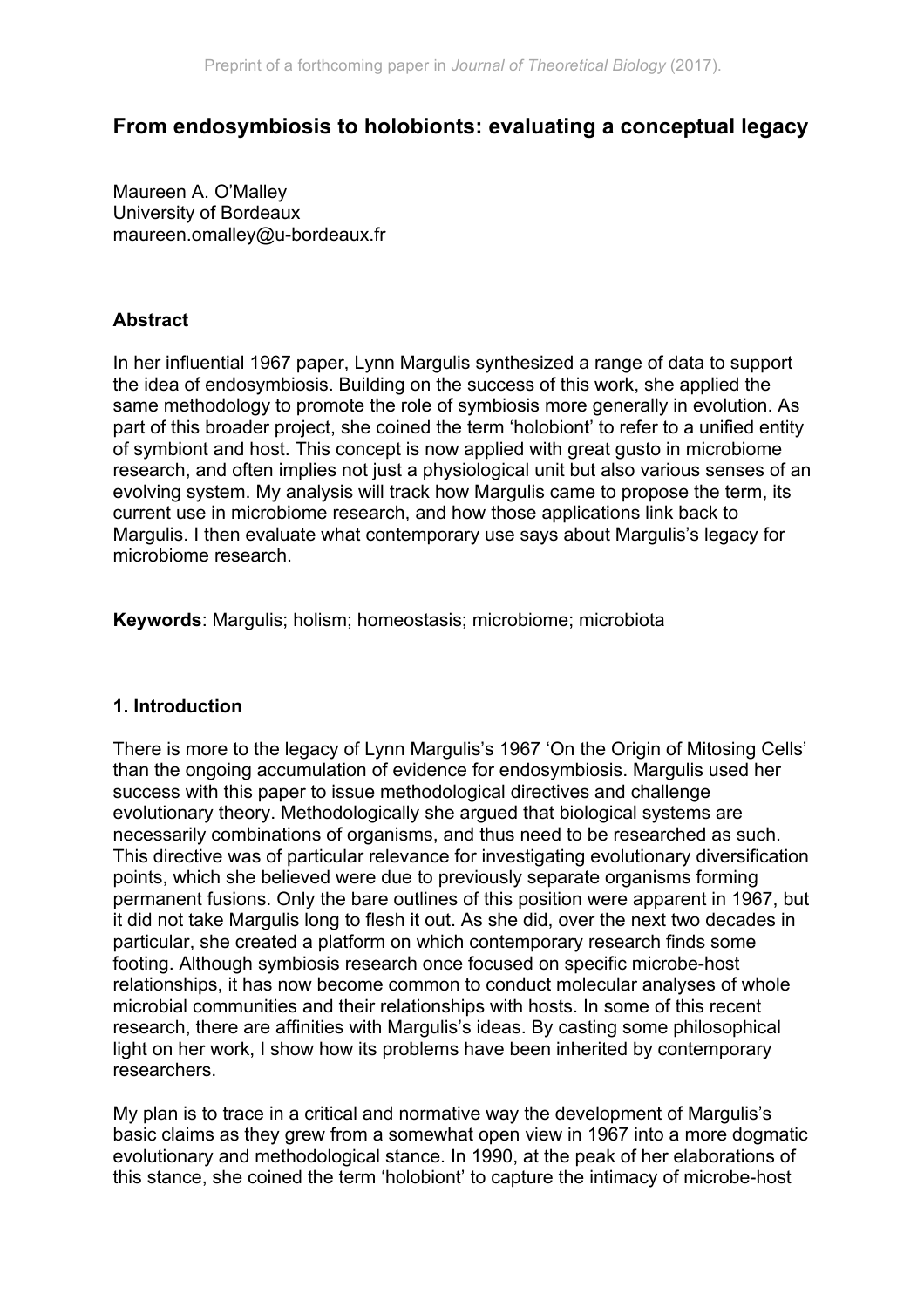relationships (Margulis, 1990b). I will show how the general conceptual machinery in which this term was embedded has proved to be very attractive for a subgroup of microbiome researchers, especially from the mid-2000s onwards.<sup>1</sup> Contemporary holobiont researchers study not just microbe-host pairs, but entire communities within various animal hosts (with occasional notice of plants). Such communities may involve thousands of species doing a great variety of different activities. Just as Margulis did, these researchers work with a loose conceptual version of evolutionary theory instead of one driven by population genetics. Following Margulis, they view multispecies 'systems' as their unit of conceptualization rather than single lineages. This occurs even though microbiome research relies heavily on DNA snapshots of such communities, and Margulis herself greatly doubted molecule-driven analysis. Disputes are raging over contemporary holobiont thinking about such communities, especially when evolutionary claims about these putative systems are asserted. I will outline the variety of problems associated with such claims, and then assess the potential future of Margulis's legacy for microbiome approaches to microbial communities and their evolution.

## **2. Margulis's basic ideas and how they developed**

In 1967 as Margulis (Sagan) outlined how diverse evidence pointed to the endosymbiotic origins of mitochondria and chloroplasts, she stated a general consequence: 'If this theory [endosymbiosis] is correct all eukaryotic cells must be seen as multi-genomed systems' (Sagan, 1967, p. 271). In the same paper she discussed 'recent advances in molecular biology' (p. 249) – including knowledge about molecular homologies, mutational steps and DNA base ratios – as crucial to understanding phylogenetic relationships between microorganisms, including those ancestral to mitochondria and chloroplasts. Very soon afterwards, however, she began to resist molecular biology's reach into biology on the grounds of the inability of molecular analysis to capture genuinely organismal biology. Molecular phylogenies, which ultimately provided the confirmation of her revised account of endosymbiosis (Gray and Doolittle, 1982), were dismissed as 'intrinsically limited' (Margulis, 1992, p. 42). According to Margulis, molecular phylogenies were neither 'total' histories of organisms nor able to encompass the reticulation that represented endosymbiosis (the integration of one cell inside another). As she began to advocate strong evolutionary views that focused on fusions of organisms, Margulis insisted that Darwin's view – especially as formulated by the modern synthesis – was too limited. Gradualistic evolution had been her sole evolutionary target in the 1967 paper (Sagan, 1967, p. 272), but it became just one aspect of a larger complaint as she expanded her criticisms over the next few years.

Margulis believed the most basic problem for Darwin and the neo-Darwinians was the lack of a compelling account of the origins of new lineages and biological innovations.

 $1$  In much of the following discussion, I focus on the smaller group of microbiome researchers who use the concept of holobiont (and hologenome). I am not including all microbiome research and researchers in this analysis, except in places where I make this clear (i.e., in the discussion of homeostasis, Section 4.3).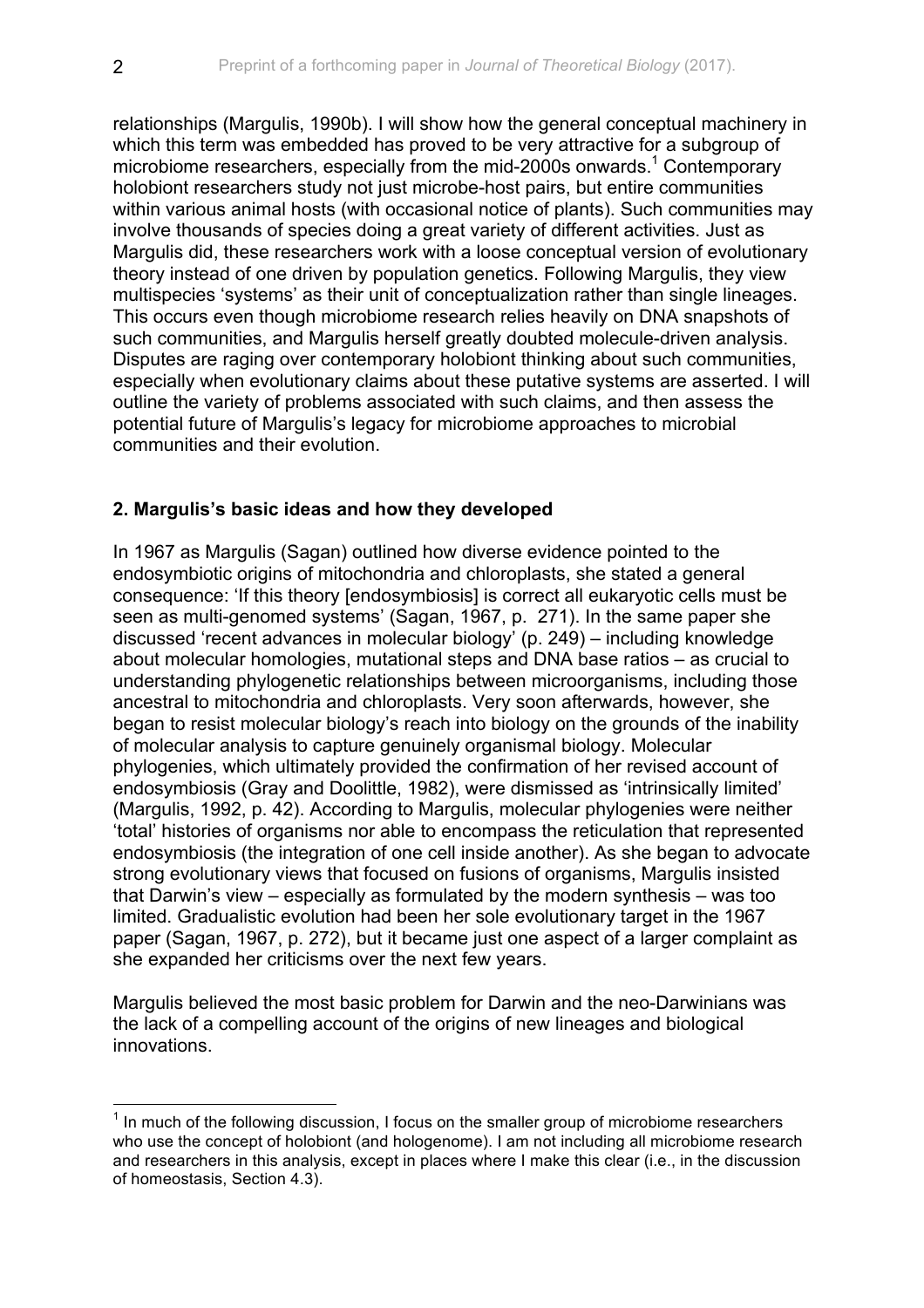'Although the title of Darwin's great book (1859) promised a solution to the problem of the origins of biological diversity … his work far better explained the *maintenance of species by natural selection* than their first appearance' (1993a, p. 121, emphasis added).

Her view of speciation did not accept that the mechanisms proposed by the modern synthesis could account for the origin of diversity.

'I assert that the gradual accumulation of random mutations is insufficient to explain speciation. Rather, speciation occurs mainly by symbiogenesis, of course supplemented by DNA mutations' (Margulis, 1993b, p. 9).

She argued that symbiosis-driven speciation was sudden and brought about large structural and functional changes. It could only be caused, she thought, 'by the acquisition of hereditary genomes through protracted physically contiguous associations, primarily with microorganisms' (Margulis, 1993a, pp. 121-122).

Symbiogenesis thus explained what appeared to Margulis and a few other evolutionary thinkers as a punctuated record of evolutionary change. Importantly, she argued that symbiogenetic explanations need not be based on theoretical claims that foreground cooperation rather than conflict (an emphasis in previous anti-Darwinism). As she clarified her views later in her career, after some early flirtation with anti-competition thinking, she said:

'Symbiosis has nothing to do with "co-operation" or "mutual benefit" … Symbiosis simply refers to the long-term physical association between members of different species … Symbiogenesis is the evolutionary consequence of symbiosis. Because of long-term symbiosis in some cases new forms appear' (Margulis, 2001, p. 59).

But crucially for Margulis's account of speciation and the scope of her evolutionary concepts, she viewed the sudden symbiogenetic creation of species as exclusively a property of eukaryotic evolution, not prokaryotic:

'The phenomenon of speciation, even though the words "species" and "speciation" are used as if they meant the same phenomenon, is a process only of eukaryotes. The jumps, the saltations, from prokaryotic components to composite "individuals" is a property of all eukaryotes. All have evolved symbiogenetically. Symbiogenesis is fundamental to all eukaryotic taxa from species to phyla … Gradualism, the gradual accumulation of random mutations, ironically is more characteristic of prokaryotes. No one has ever shown, in the laboratory, field or fossil record, the veracity of that the Neo-Darwinist mantra [for eukaryotes]. That "gradual accumulation of random mutations" results in a passage from one to another, new and different,

[eukaryotic] species has never been documented' (Margulis, 2010a, p. 1538). According to Margulis, prokaryotes – because of lateral gene transfer – either did not form species or formed only one single 'worldwide' species of equalopportunity gene exchange (2010a, p. 1538). In other words, prokaryotes did not undergo or exhibit macroevolution, only microevolution.<sup>2</sup>

This non-gradual and major contribution to eukaryote macroevolution was, therefore, where Margulis saw the main challenge to the modern synthesis, and the reason why symbiosis is so conceptually important (despite many arguments that the

 $2$  This is an extraordinarily controversial claim, but not one I will address further in this paper.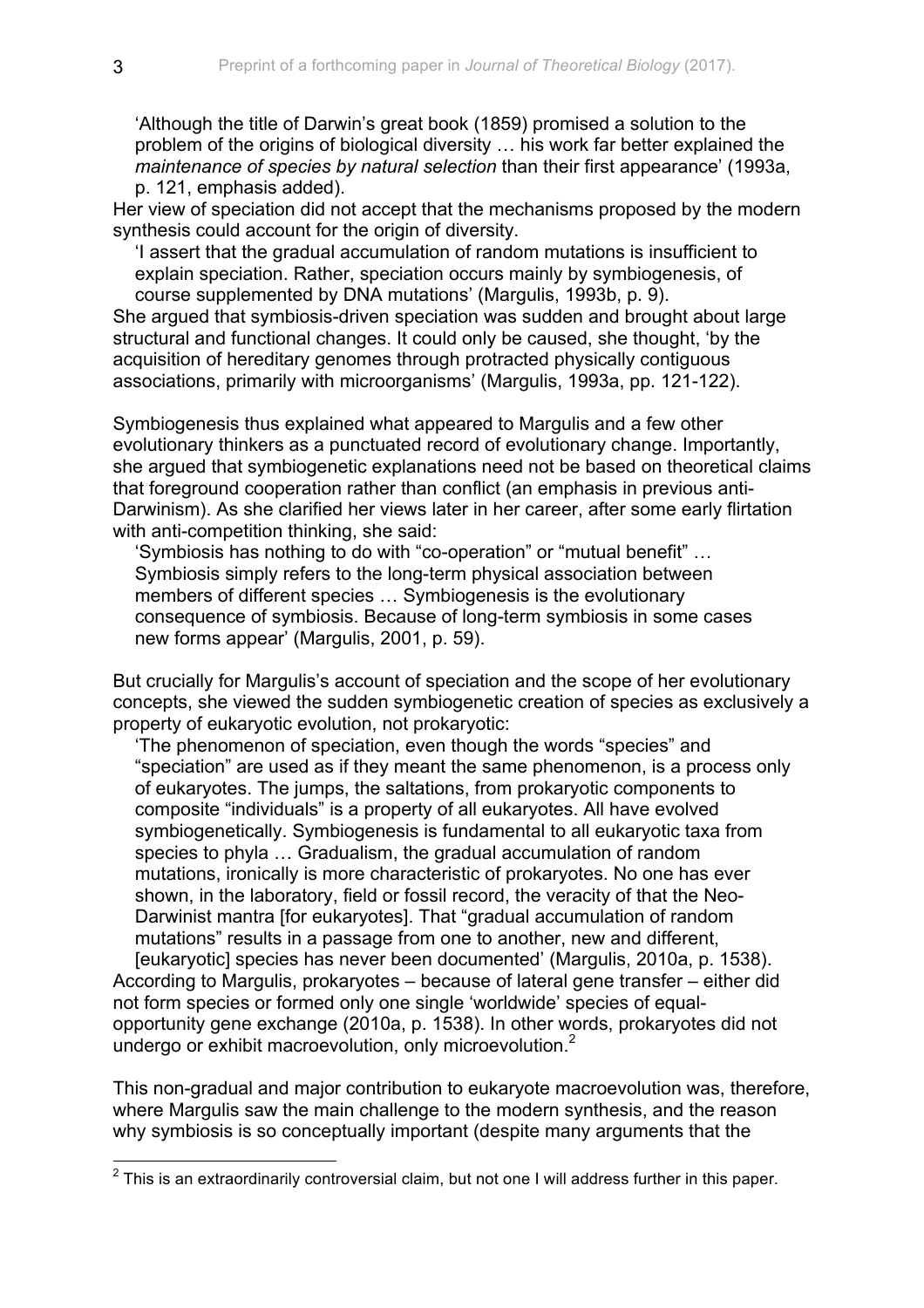modern synthesis can accommodate it – see O'Malley, 2015). Her differences with the modern synthesis fall into both process and pattern aspects of evolution: the heritable fusion of genomes (as in exemplar cases of endosymbiosis) is the process that produces the non-gradual origin of eukaryotic species and thus new phylogenetic patterns. Symbiogenesis, she argued, has the potential to bring about 'the appearance of new tissues, new organs, physiologies or other new features that result from protracted symbiotic association' (Margulis, 2004, p. 172). All of these innovations, according to Margulis, could produce new eukaryotic species and thus explain their origins (unlike Darwinian and neo-Darwinian evolutionary theory). She elaborated on these views with increasing stridency as each decade went by after her original JTB paper. Not long before the end of her life she predicted that

'The widely touted but undocumented explanation of the origin of evolutionary novelty by "gradual accumulation of random mutations" will be considered an erroneous early 20th century hunch proffered primarily by Englishmen, North Americans and other anglophones. They (Neodarwinist "explanations") will be replaced by the details of symbiogenesis' (Margulis, 2010a, p. 1525).

Her death has not brought an end to such claims about the modern synthesis. A broad form of this reasoning has been taken up and given new life by contemporary holobiont researchers.

### **3. Margulis and microbiome research**

There are three main connections made by some of today's microbiome researchers – specifically, the subgroup making holobiont claims – to Margulis's general ideas. These links begin with her views about holobionts and their evolution, which lead to her methodological preferences (which I will call simply holism), and culminate in her organizational account of biological systems as homeostatic and autopoietic individuals.

#### **3.1 Holobionts**

In 1990, Margulis coined the term 'holobiont' as she argued for analogies between meiotic sex and symbiosis. In her view, both processes require partner recognition, mergers, the creation, integration and maintenance of new individuals, and ultimately, their dissociation (Margulis, 1990b, p. 676). She thought meiotic sex might be 'more ritualized' (i.e., following a specified series of pathways), but that this difference did not detract from the similarity of the two processes. Symbiosis, when it became symbiogenesis, was at least as responsible as sexual recombination for 'morphogenetic innovation and speciation' (Margulis, 1990b, p. 676). However, in drawing these analogies, Margulis did not develop at all what sorts of biological partnerships qualified as holobionts. Her definition of holobionts in 1991 was similarly unelaborated: 'holobiont: symbiont compound of recognizable bionts' (Margulis, 1991, p. 2). In later work, Margulis qualified such entities as 'integrated hereditary symbionts' (1992, p. 42), by which she meant primarily the mergers that had produced the organelles of mitochondrion and chloroplast (plus the eukaryote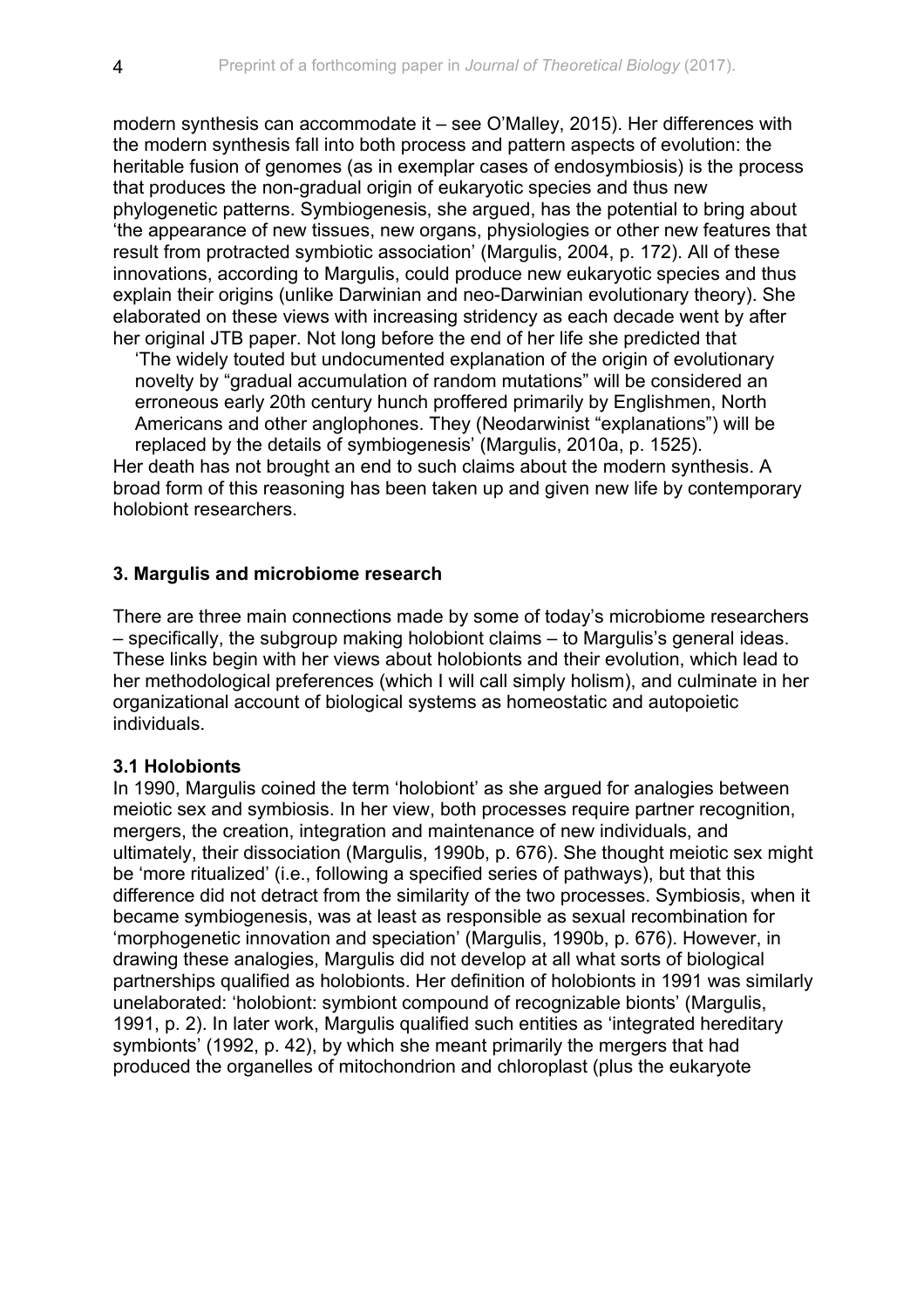flagellum $^3$ ). She then extended this term to other obligatory symbioses as her work encompassed more prokaryotic examples. Recall, however, that her unorthodox views about evolution targeted eukaryotes only, and prokaryotes featured only where they contributed to eukaryote evolution.

Margulis's neologism of holobiont has taken on a new life in today's microbiome research. Microbiomes are the molecular components (particularly DNA) of microbiota, which itself is shorthand for the entire microbial community in a given environmental sample. Sequencing technology has revealed the molecular makeup of such communities, and the ubiquity, diversity and – in some cases – functional importance of microbes in a wide range of habitats. Initially, in the early 2000s, microbiome research achieved its successes in ocean and soil microbial ecology, but more recently major advances have been made by focusing on microbiota in humans and other animal hosts. Although many researchers in this rapidly expanding area are content to use the words 'microbiota' and 'microbiome' very casually, a small subset of scientists are promoting the conceptually loaded terminology of holobionts (host and microbiota) and hologenomes (host genome and microbiome).<sup>4</sup> This terminology both draws on and extends Margulis's original use, in ways that complicate her legacy.

Initially, any evolutionary biologist in the 1990s who talked about holobionts also used the term in the more restricted sense Margulis intended, of specified evolutionarily persistent partnerships – particularly vertically inherited endosymbioses (e.g., Mindell, 1992). In the early 2000s, however, a group of coral researchers found themselves without a word that would cover the variety of microorganisms that came together with the animal host to make corals. Forest Rohwer and colleagues (2002) explained how microbial communities (prokaryotic and eukaryotic) formed 'species-specific associations' (p. 6) in the formation of coral holobionts. But notably, this revival of the word by Rohwer and other coral researchers did not argue that multispecies entities were evolutionary units of selection.

For many of the rest of today's holobiont advocates, however, there is a rapid conceptual slide from microbes and host being physiologically connected to microbes and host being a single evolving unit on which evolution can act. As this conflation of physiological and evolutionary notions of holobiont was further elaborated in the 2000s, it became entangled in many of Margulis's evolutionary commitments, and indeed, strengthened them. Lamarckian claims came to the foreground, especially when the cognate term 'hologenome' is used (e.g., Rosenberg et al. 2009). Any such claims are not, however, closely connected to

 $3$  The eukaryote flagellum is not related to bacterial or archaeal flagella. For this reason Margulis insisted it should have a different name. She endorsed a term originally proposed by Russian biologists, 'undulipodium', but it was not taken up popularly (see Archibald, 2014). Her account of the evolution of the flagellum has not been broadly accepted and nor is it likely to be, as Margulis herself noted as early as 1975.

 $4$  As is occurring in standard microbiome research, where microbiome is often used to mean microbiota, so too is 'hologenome' sometimes used for the community organism (holobiont).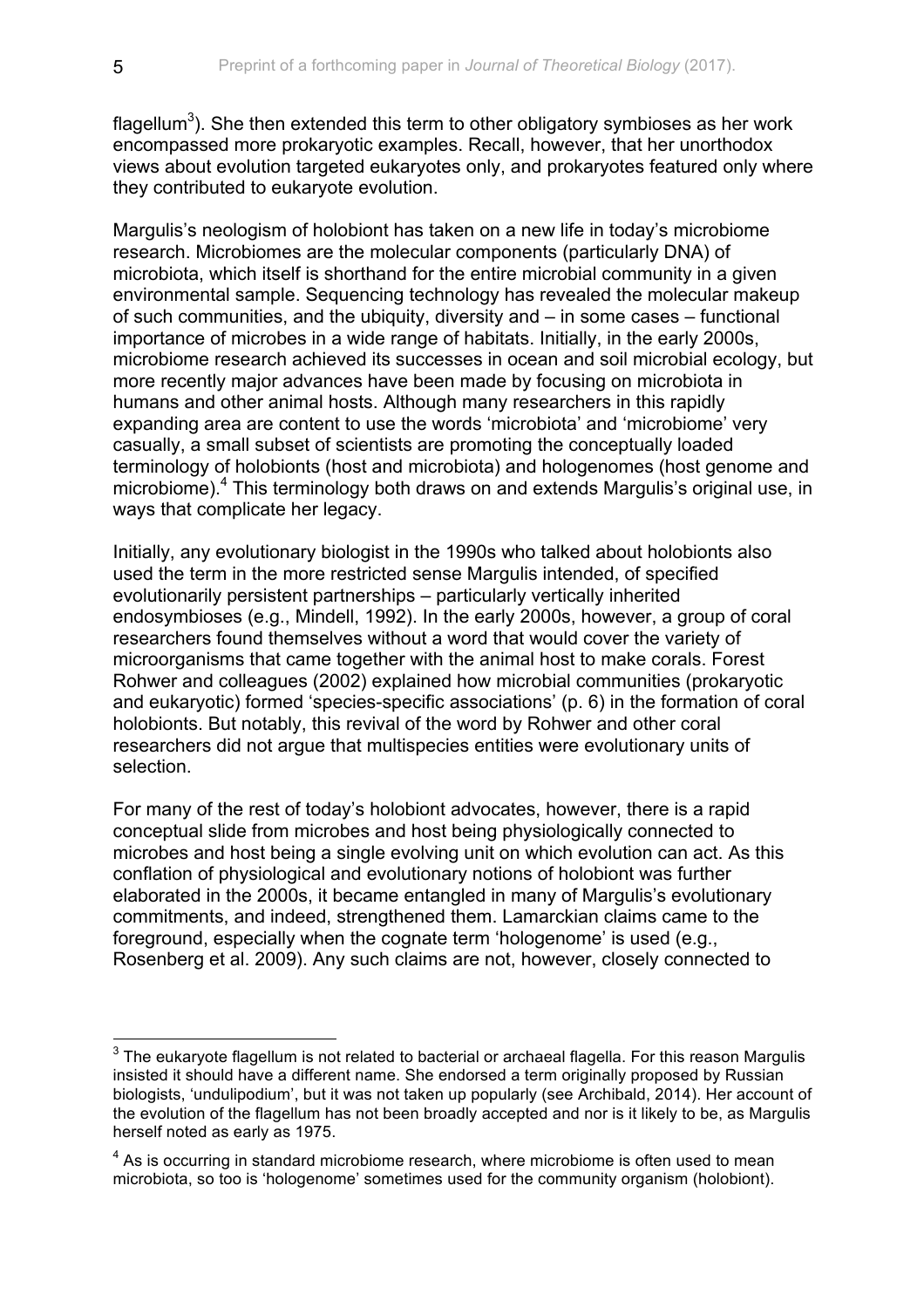historical Lamarckian ideas.<sup>5</sup> Holobiont researchers simply mean that characteristics acquired from environmental sources (e.g., microbes) might somehow be inherited by the host. This may even be vertically if bacteria-eukaryote gene transfers or endosymbioses happen (Bordenstein and Theis, 2015; Zilber-Rosenberg and Rosenberg, 2008).

Much more significant for evolutionary theory than any casual mention of Lamarck is the contemporary holobiont position that the unit of selection is the host plus all its microbial symbionts. Although Margulis insisted there is no single-genome eukaryotic species, she focused only on specified relationships with long entrenched evolutionary histories (e.g., the mitochondria and chloroplasts in eukaryotic cells; exosymbionts forming *Mixotricha*; lichens; 'cyclical' associations of organisms such as squid and their luminescing *Vibrio fischeri*; *Wolbachia*-arthropod symbioses). Only some of these had undergone lineage fusion. Significantly, she did not extend her evolutionary thoughts on holobionts to all members of, for example, an animal gut community, even though microbiome analyses and their implications were well developed before her death in 2011. However, just as for contemporary versions of the holobiont concept, vertical inheritance of symbionts was apparently unnecessary to some of Margulis's holobionts (e.g., her 'cyclical symbioses'). I will return below to the heredity issues where they arise in microbiome research (Section 4.1), after looking first at two other aspects of Margulis's work and their connections to holobionts.

## **3.2 Holism**

Although Margulis seemed quite open to molecular sequence data in 1967, her attitude became narrower and more hostile as her evolutionary ideas crystallized. This may partly be explained by the fact that many molecular findings did not support her more extensive ideas about endosymbiotic origins (e.g., of the eukaryotic flagella/cilium, which she thought led to the generation of the nucleus). She began to emphasize that her own research and microbiology in general should be understood as a branch of microscopy, which 'had no equal' methodologically (Margulis, 1975, p. 267).

'I have tried to resist the confusing pressures to fragment and technologize from which we all suffer in today's information glut. [My] work itself plunges ahead against the disdain, dismissal and ignorance of specialists and rejection by granting agencies … [I write for those] who love the field more than the laboratory and refuse to apologize for their direct sensory interest in the natural world and its history' (Margulis, 1993b, p. 10).

<sup>&</sup>lt;sup>5</sup> Margulis's one mention of 'Lamarckian' views of evolution in her 1967 paper appears to be agnostic (Sagan, 1967, p. 269), but she became more pro-Lamarckian as she elaborated her evolutionary framework. She viewed symbiogenesis as demonstrating both Darwinian and neo-Lamarckian processes (e.g., 1990b, p. 677; however, see Margulis, 1975 for an exclusively Darwinian account of endosymbiotic evolution). This was because mitochondria, plastids, and 'other organelles' were acquired (during the original endosymbiotic event) and subsequently inherited. But as Ernst Mayr observed, in his foreword to Margulis and Sagan's '*Acquiring Genomes*', endosymbiosis was not properly Lamarckian because it was about 'the inheritance of incorporated parts of genomes' rather than Lamarck's focus on 'inheritance of modified phenotypes' (Mayr, 2002, p. xiii). Because loose Lamarckian claims were not a major conceptual element of Margulis's critique of neo-Darwinian evolution, I have not focused on them, nor on their reappearance in contemporary holobiont research.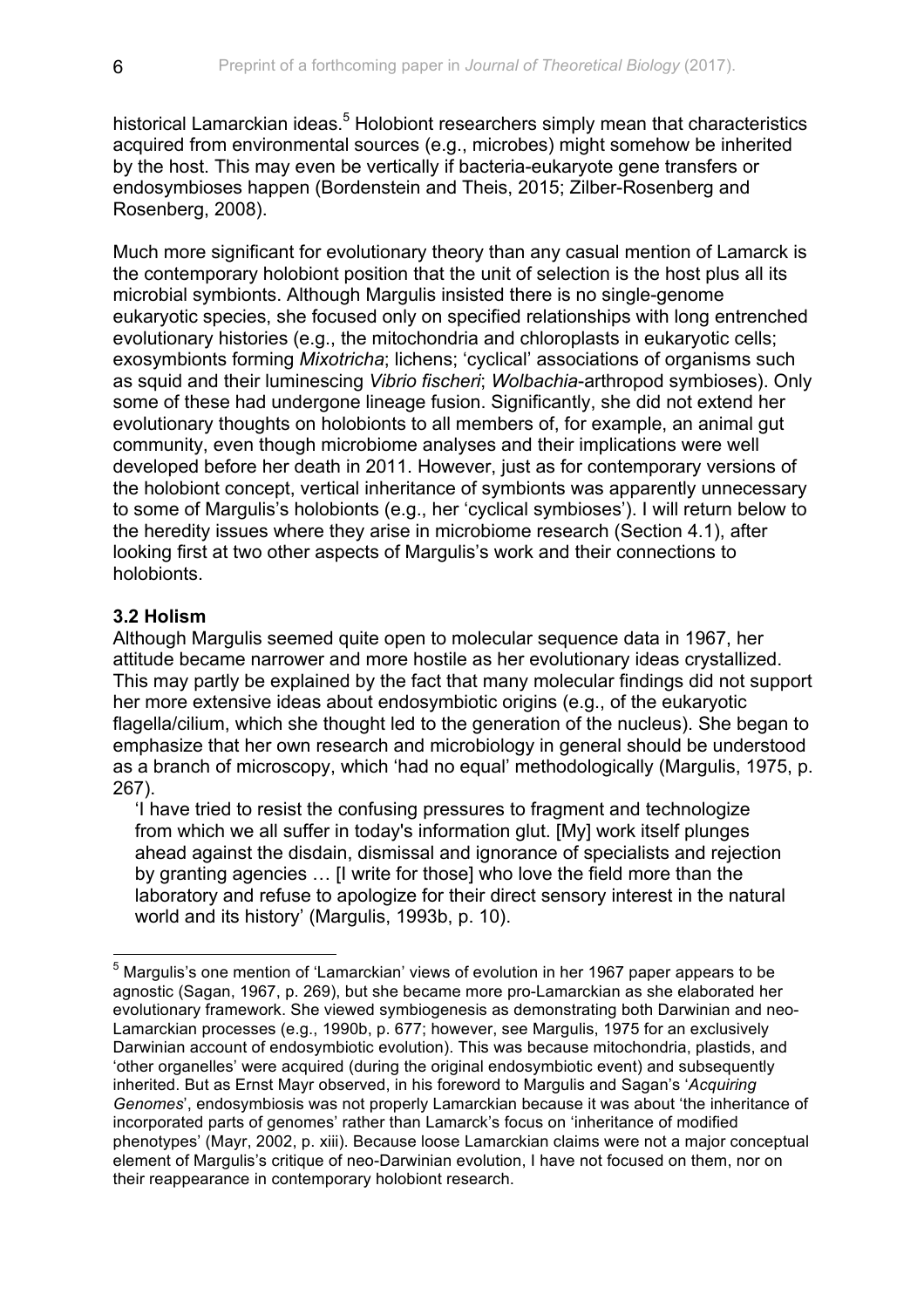In other words, according to Margulis, proper classification and evolutionary biology could only be done on the basis of 'whole-organism biology' (Margulis, 1996, p. 1074; see also Ruse, 2013). This is a particular kind of holism, often known as 'organicism', in which organism-level descriptions and explanations are seen as having a special mandate. Disciplinarily, Margulis studied protists (eukaryotic microbes) before she broadened her work to discuss prokaryotic microorganisms that had relationships with eukaryotic hosts. Protists, obviously, have more morphology than most Bacteria and Archaea, plus many observable behaviours, and it used not to be uncommon for protistologists to resist molecular methods or at least to see them as merely supplementary to the cell biological research allowed by microscopy.

No single gene, Margulis argued with increasing emphasis (e.g., Margulis, 1990a), could represent the history of organisms. This was her challenge to Carl Woese's success with ribosomal gene phylogenies in reconstructing the tree of life. Larger amounts of sequence might be better, she thought, but would still fail to capture evolutionary history adequately. Molecular methods must therefore be put in their rightful place because they 'can only provide crucial independent methods to confirm or disprove evolutionary scenarios' (Margulis, 1996, p. 1075). In short, 'the techniques of molecular biology and sequence analysis by themselves are inadequate to the creation of testable evolutionary hypotheses' (Margulis, 2004, p. 173), although they may be used once such hypotheses have been developed with reference to 'organismic' and fossil data. In fact, 'definitive proof' of such an organism-based model could be provided by genomic comparison once the organism-level data had been evaluated (Margulis et al., 2006, p. 13084). This is roughly what she thought had occurred to the endosymbiosis hypothesis after she revived it in 1967.

Evolutionary scenarios should thus from Margulis's perspective be developed 'independently of molecular sequence data' (Margulis et al., 2006, p. 13080). They could only emerge from the 'meticulous study of microbes in nature, their developmental life histories, and their morphological, cell biological, and ecological relationships' (Margulis et al., 2006, p. 13084; Margulis, 2010b). Although many contemporary holobiont researchers use molecular methods and bodies of microbiome data much more liberally, in many respects their dependence on molecular insights can be aligned with organicism. How? Because holobiont molecular investigations are carried out with the principle aim of learning more about host-level processes (e.g., development, disease) rather than molecular mechanisms for their own sake.

Margulis's more extreme doubts about molecular methods did not modulate even as molecular phylogeny revealed increasingly greater amounts of detail about evolutionary history and extant biodiversity (see López-García et al., this issue). She justified her hardline stance at an even higher theoretical level. In the 1980s, she turned to autopoiesis as the 'defining principle of life' (1990a, p. 869). Autopoiesis is a concept developed to describe living systems or machines, as opposed to nonliving machines (Varela et al., 1974). Its focus is self-production as a special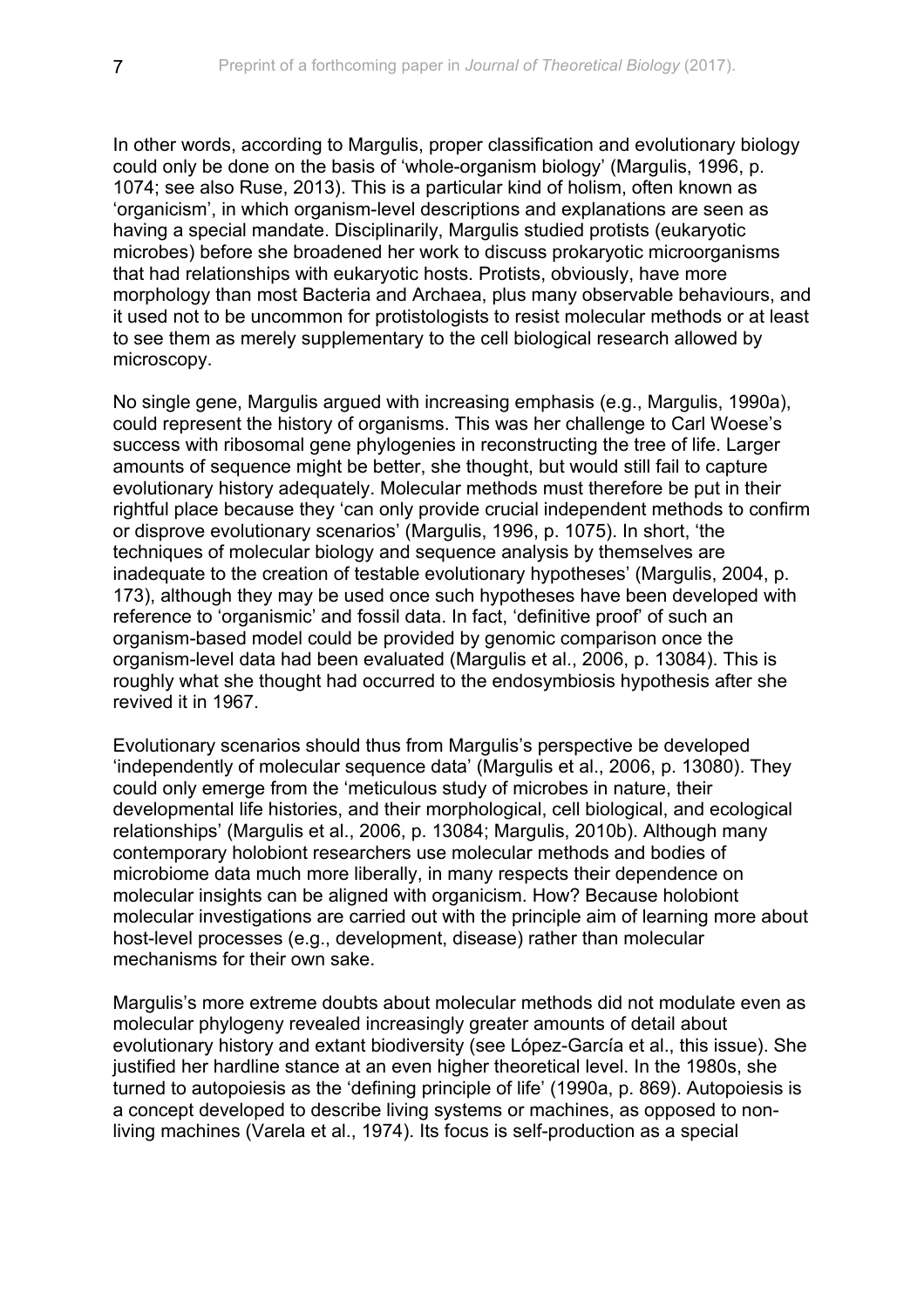achievement of cells and other biological entities.<sup>6</sup> Following this autopoietic view, Margulis argued that because molecules themselves were not autopoietic, they could not properly represent dynamic self-regulating systems such as cells (e.g., Margulis, 1990a). Although cells and multicellular organisms were also autopoietic systems, they had ultimately to be viewed as 'components of the autopoietic planetary system', in which all 'plants, animals and microbes are connected, however circuitously, to all others spatially and by common descent' (Margulis, 1990a, p. 869). Some components of autopoietic systems would fail to survive despite being self-producing, and neo-Darwinian natural selection could explain this. What neo-Darwinism could not explain is the persistence of the whole system or innovations within it (Margulis, 1990a, p. 870). For this autopoiesis and symbiogenesis had to be combined, she believed.

### **3.3 Homeostasis**

'Homeostasis' is a common claim made in contemporary microbiome literature, but it was not discussed even implicitly when Margulis first described holobionts. However, homeostasis had already appeared very prominently in work where she – with James Lovelock – developed an account of Gaia in the late 1970s. Lovelock, an engineer with cybernetic affinities, is probably the person who introduced Margulis to the concept of self-regulatory systems. Margulis's and Lovelock's basic definition of homeostasis is 'The maintenance of relatively constant conditions by active control' (1974, p. 473). A good biological example, they suggested, is human bodily regulation of temperature. Gaia, the complex 'totality' of 'atmosphere, biosphere, oceans and soils', is best understood as 'a feedback or cybernetic system which seeks an *optimal* physical and chemical environment for the biota' (Margulis and Lovelock, 1974, p. 473, emphasis added).

To explain the Earth's current geochemical optimization, Lovelock and Margulis proposed that 'early after life began it acquired control of the planetary environment and that this homeostasis by and for the biosphere has persisted ever since '(1974, p. 2). In other words, it was *not* 'blind chance [continually producing] the conditions favouring the continued existence of life' (Lovelock and Margulis, 1974, p. 2). For Margulis, this was another nail in the neo-Darwinian coffin. Often, the Gaia formulation of this homeostatic process sounds very purposeful:

'a first task of life was to secure the environment against adverse physical and chemical change. Such security could only come from the active process of homeostasis in which unfavourable tendencies could be sensed and counter measures operated before irreversible damage had been done' (Lovelock and Margulis, 1974, p. 8).

Margulis and Lovelock adduced their evidence for Gaia from examples such as life persisting despite global glaciation. Temperature, despite small ups and downs, 'has followed the straight and narrow path optimal for surface life', meaning that 'life must actively maintain [relevant] conditions' (Margulis and Lovelock, 1974, p. 475). It is microorganisms, they argued, that are primarily responsible for such regulatory effects, but all life participates in such maintenance. Major evolutionary perturbations, such as the Great Oxidation Event, they explained as due to the

 $6$  Autopoiesis is not widely subscribed to in biological disciplines. See Scheper and Scheper (1996) for some reasons why.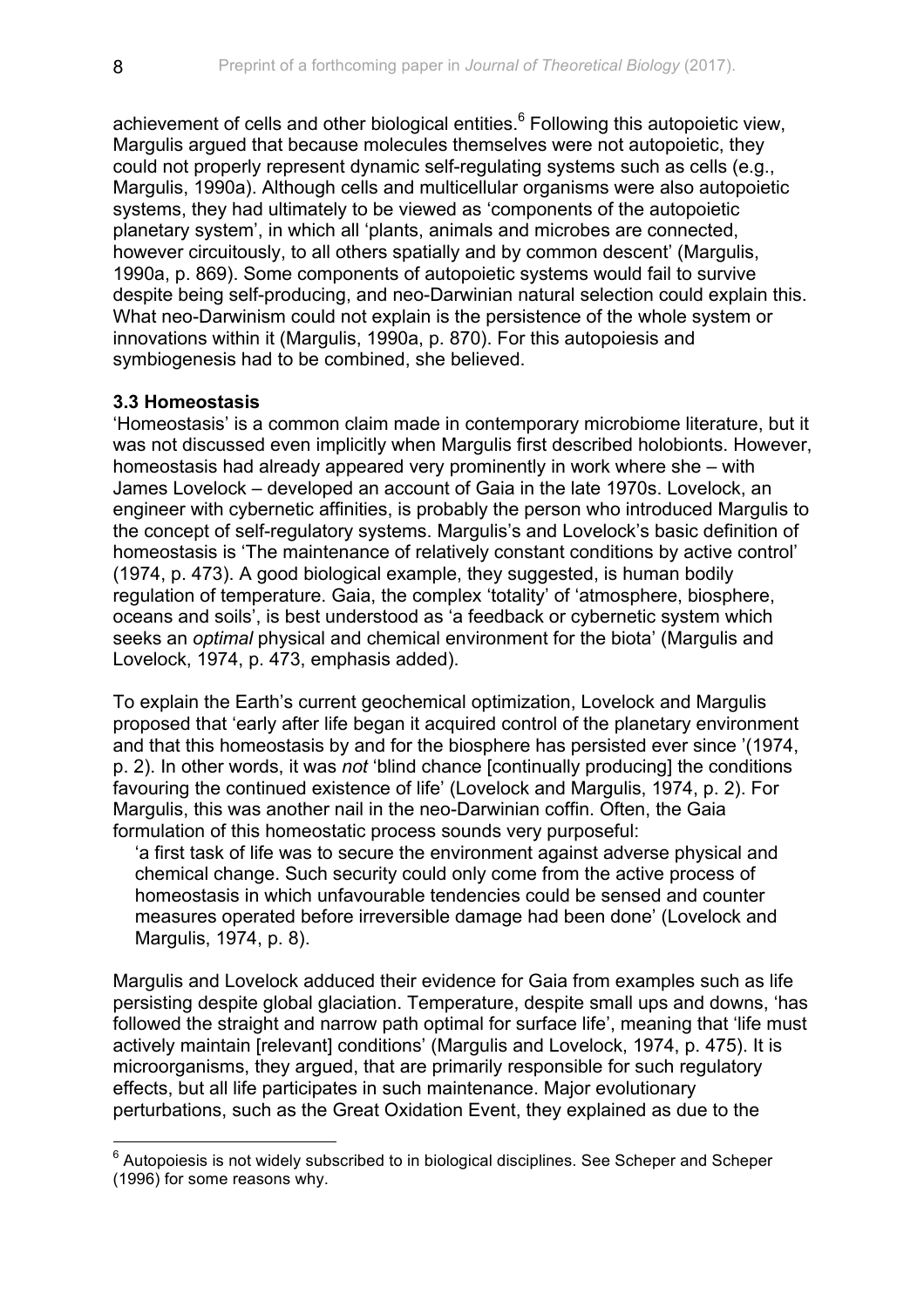greater fitness of aerobic organisms. No 'planetary engineer' was involved, however, but 'neoDarwinian mechanisms of natural selection', which produced 'larger scale modulatory mechanisms' (Margulis and Lovelock, 1974, p. 485). These mechanisms, in their view, selected organisms able to continue geochemical cycles appropriate for life even after large rises in atmospheric and eventually oceanic oxygen.

Reactions to this teleological account of biogeochemistry are predictably critical and take two main angles. The idea of Gaia as a self-regulating, self-maintaining and purposeful entity is very problematic, especially if 'lucky accidents' or byproduct explanations of stable self-perpetuating feedback are ruled out (Free and Barton, 2007). Mere stability, the main theoretical reason Lovelock and Margulis gave for homeostasis (e.g., 1974, p. 9), does not seem to require a purposeful and coordinated agent. A second line of criticism focused on the fact Gaia could not be a target of natural selection because it is not part of a population (e.g., Doolittle, 1981; see also Doolittle, 2017). Margulis herself acknowledged that the Earth, 'the largest autopoietic system [is] so far incapable of reproduction' (1990a, p. 866), and thus would not be a target of natural selection. She also later tried to clarify that Gaia is 'more homeorrhetic than homeostatic, in that the internally organized system regulates around moving, rather than fixed-from-the-outside, setpoints' (Margulis, 1990a, p. 866). Homeorhesis means a system that is in a steady 'flow' as opposed to a steady state. The latter is usually the definition of homeostasis; the former has often been argued to be more appropriate for organisms. Geneticist Conrad Waddington coined the word homeorhesis, which he used for developmental processes continuing to follow a trajectory despite the occurrence of many perturbations (see Hall, 1992).

As noted above (3.2), Margulis eventually preferred the idea of autopoiesis to homeostasis for explaining how 'this planet is alive with a connected megametabolism which leads to temperature and chemical modulation systems' (1990a, p. 866). Symbiosis could also be described autopoietically, as the merger of 'heterogenomous autopoietic entities' (Margulis, 1990a, p. 872). By this she simply meant that cells with genomes from different ancestries (e.g., the mitochondria in eukaryotic cells) had merged with other such cells. More broadly, Margulis marshalled autopoiesis in her ongoing crusade to refute 'mechanical, physicscentred' views of life and the world (even though the original autopoiesis accounts emphasized organisms as 'living machines'). She included in this camp of methodological mistakes neo-Darwinism, but might just as well have put cybernetic views there too despite their contribution to the original autopoiesis concept. Neo-Darwinists, according to Margulis, by seeing 'organisms as independent entities evolving by accumulation of chance mutations, *must* hate and resist an autopoietic, gaian worldview' (1990a, p. 867) Some of this resistance to conventional evolutionary views has been given new life in a broader body of recent symbiosis research.

# **4. Debates**

The debates about holobionts today can be understood in light of the three main Margulis themes I have just outlined. These are about the nature of the entities revealed by microbiome research and whether 'holobiont' claims can be justified; the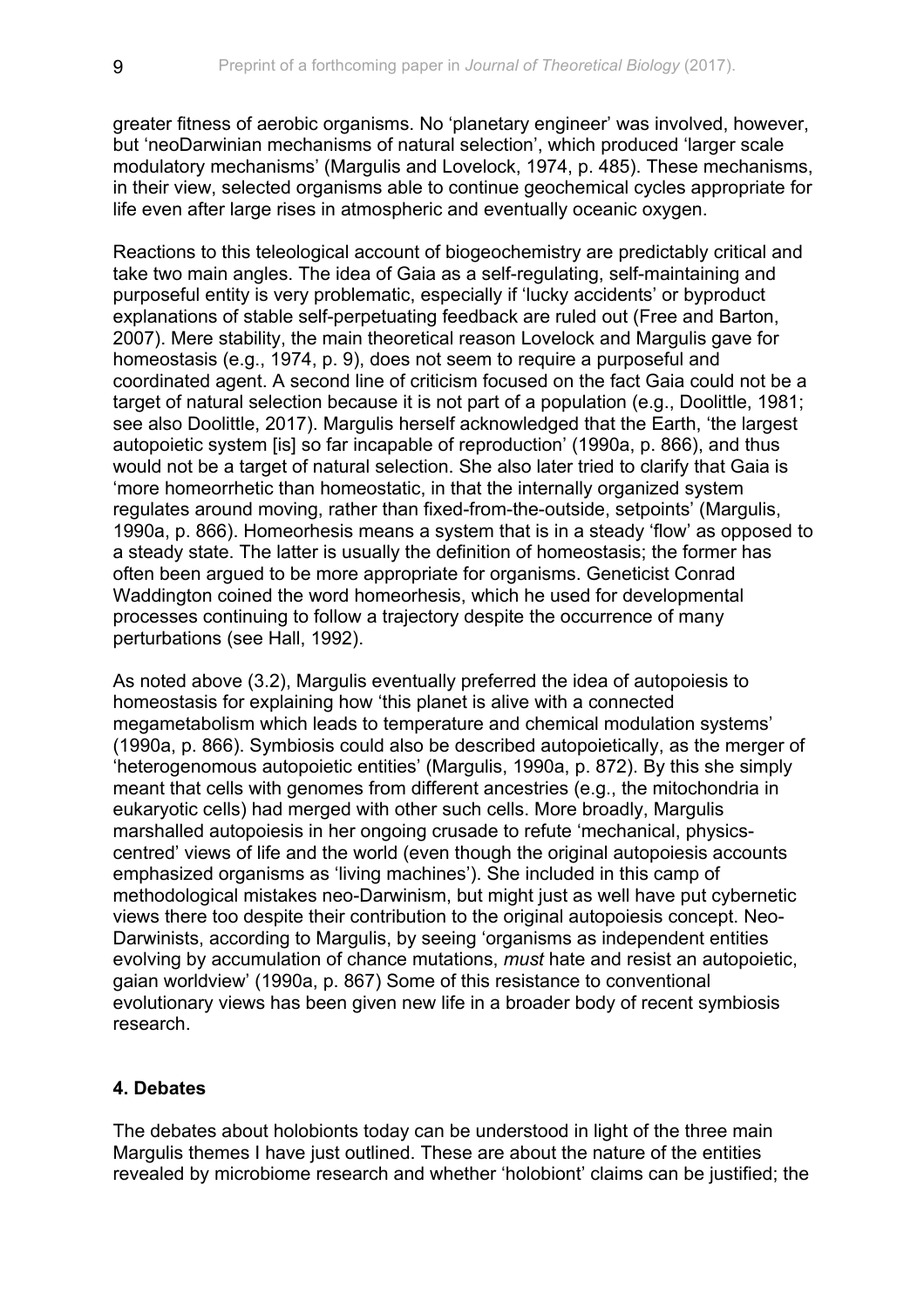methodological and conceptual implications of seeing microbe-host communities as unified systems (holism); and whether the states of such systems (homeostatic or non-homeostatic) is explanatorily useful.

### **4.1 Holobiont issues**

'Holobiont' these days has become a contested term, particularly when interpreted as an evolutionarily unit of a theoretically important sort. Very briefly, these criticisms focus on whether the assemblages of entities conceived as holobionts can form cohesive units on which selection can act. Whether this is possible turns on how these entities reproduce, because heredity is central to Darwinian formulations of evolutionary units of selection. Even previously pro-holobiont concept users, the coral group mentioned earlier, have not been able to find evidence of shared heredity despite detecting some stable associations (Hester et al., 2016).<sup>7</sup> Some studies do find co-adaptive dynamics between host and various microbes that result in the phylogenetic mapping of varying numbers of microbial lineages onto host lineages (Ochman et al., 2010; Moeller et al., 2016; Brucker and Bordenstein, 2012). Other investigations, however, find no phylogenetic congruence between host and microbiota, thus suggesting that appearances of such patterns is because hosts (or environments) select genes and their functions rather than lineages (e.g., Wong et al., 2013; Louca et al., 2016). Sometimes function and lineage coincide very tidily, and other times, the genes underpinning such functions may be scattered across many phylogenies (see Doolittle, this issue).

But even if there is *some* co-adaptation and co-speciation of organismal lineages, heritability of the microbiota remains low. Twin studies in humans that analyse microbiomes as quantitative traits of hosts usually find only a limited number of heritable taxa (Goodrich et al., 2014; 2016), as do breeding studies of plants and their root microbiota (Peiffer et al., 2013). Heritability may thus explain some of the congruent phylogenetic patterns. However, even when successful in finding some heritable taxa, such studies simply mean that host genetics are playing a role in determining the presence of these heritable taxa, and not that there is a common inheritance mechanism governing the reproduction of host and microbes.

Strong holobiont advocates, however, suggest different mechanisms of inheritance are at work for the whole holobiont. Those postulated include 'maternal transmission', meaning standard acquisition from the maternal environment, and more general 'coinheritance', meaning 'stable transmission from the environment' (Funkhouser and Bordenstein, 2013; Bordenstein and Theis, 2015). Some of these researchers suggest that genes from microbes will ultimately transfer into host genomes and be inherited vertically (e.g., Zilber-Rosenberg and Rosenberg, 2008; Bordenstein and Theis, 2015). This process does happen but is a rather rare evolutionary occurrence. The acquisitional nature of such 'inheritance' is why Lamarckian evolution is often loosely postulated in these claims.

Whatever the mechanism proposed, the simple fact of persistent symbiotic association is what indicates to holobiont proponents that there is an evolving unit

 $7$  These authors attempt to reclaim a less conceptually loaded term of 'holobiont' for ecological analysis by distinguishing their work from 'hologenome' accounts that require or assume heredity.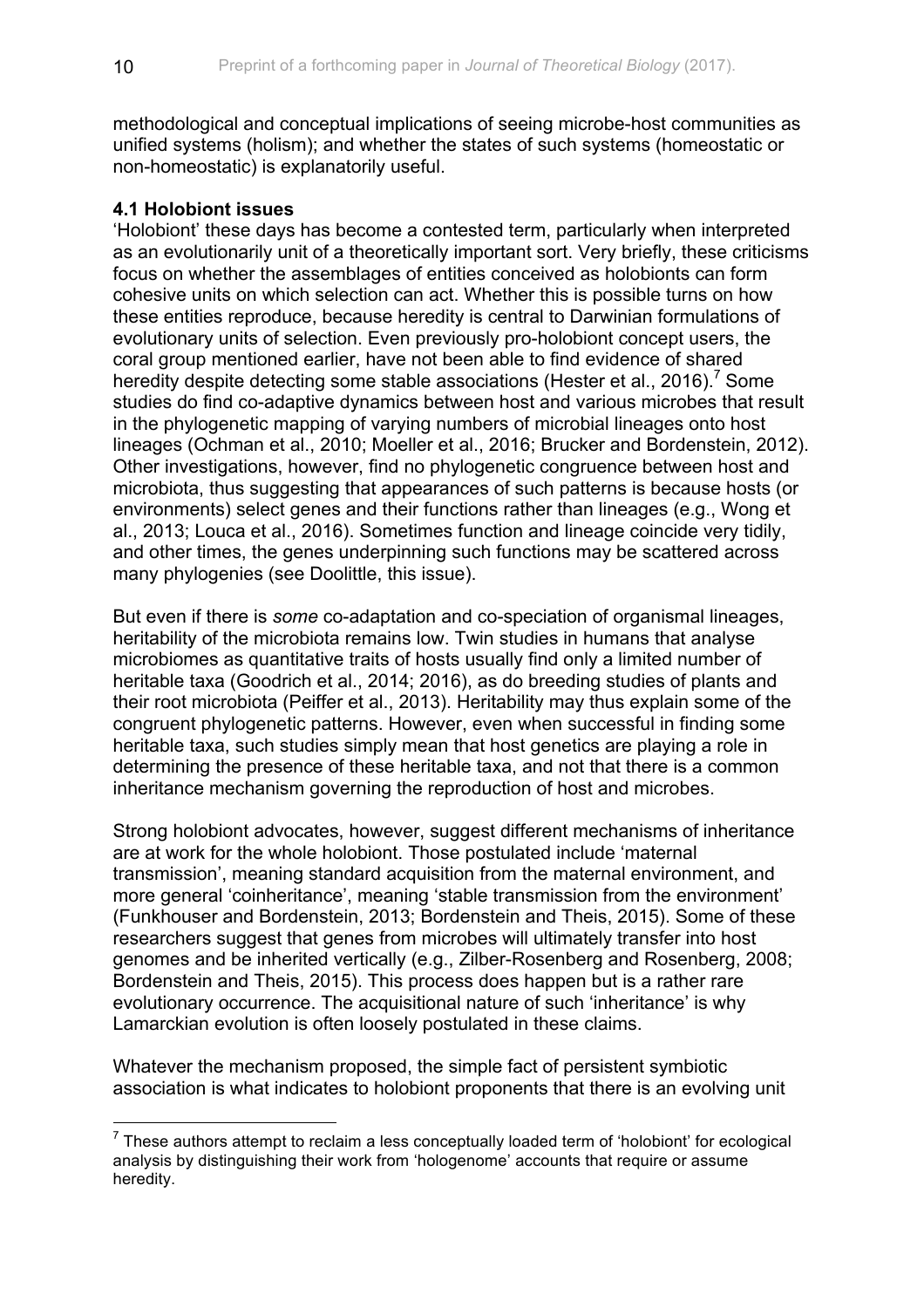consisting of a unified host and microbiota (Zilber-Rosenberg and Rosenberg 2008; Bordenstein and Theis, 2015; Gilbert et al. 2012; Bosch and McFall-Ngai, 2011). This is clearly a very different interpretation of evolutionary unit than is standard in evolutionary theory, and this is why there is controversy. Group selection in the strong holobiont view becomes community (mixed-species) selection (Gilbert et al., 2012, p. 331; Theis et al., 2016) – a far cry from the populational (single-species) groups and inheritance-related levels on which evolutionary theory is normally based. Inclusive fitness in holobionts is necessarily redefined (but never calculated) as being not about relatedness but proximity (Shropshire and Bordenstein, 2016).

Margulis herself recognized that some of her holobionts, as well as larger autopoietic systems such as Gaia, could *not* evolve in a Darwinian fashion because of not reproducing in the required way (e.g., Margulis, 1990a). However, this distinction has been lost in the general uptake of Margulis's ideas in today's holobiont-advocating research. In many other respects, however, these contemporary views mirror her message about evolution. When holobiont proponents proclaim 'for animals, as well as plants, there have never been individuals' (Gilbert et al., 2012, p. 336), they deliberately echo Margulis's dismissal of the possibility of a single eukaryotic organism (with one genome) being independent. No independent individual is alive, she argued, because no countable organism (the object of neo-Darwinian population genetics) has 'autopoietic properties' (Margulis, 1990a, p. 868). This problem lay at the crux of neo-Darwinism's supposed failure to explain eukaryotic evolution.8 Holobiont research has taken up this conceptual baton, but in the process has shifted the argument away from Margulis's own focus on 'conventional' or 'binary' symbioses of one host and one symbiont (e.g., Bordenstein and Theis, 2015). Much bigger and far looser aggregations of organisms have become the target. With this widening of scope has come an even stronger need to evaluate the embedded conceptualizations and theoretical claims inherited from Margulis's use of the term holobiont.

I have argued elsewhere (O'Malley, submitted) that the initial step in understanding microbiome and microbiota relationships is to assess the strength of the causalfunctional interactions between specific microbes and the host, and between microbes themselves, before (perhaps) moving on to evolutionary claims. This triedand-true approach to symbiosis research (also employed by Margulis) is required because first of all, it is not clear whether there is any physiological unity between all elements of the host-microbe system. A whole gamut of relationships is occurring between host and members of the microbiota, and between different members of the microbiota. There may well be positive, adaptive, and selected relationships between host and specific microbes (or more likely, functions that are critical to the maintenance of the relationship), but there will also be considerable variability in community composition even in short timespans, plus many non-adaptive processes and relationships. Community dynamics theorized by ecologists are able to explain the constitution and reconstitution of such communities, and even predict future states (e.g., Coyte et al., 2015). Because of the variability of causal interactions in most microbial communities and their subsequent lack of unity – a unity that is necessarily assumed in holobiont thinking – the associated Margulisian notions of holism and homeostasis become very troublesome.

 $8$  Recall that Margulis meant this point only for eukaryotic and not prokaryotic evolution.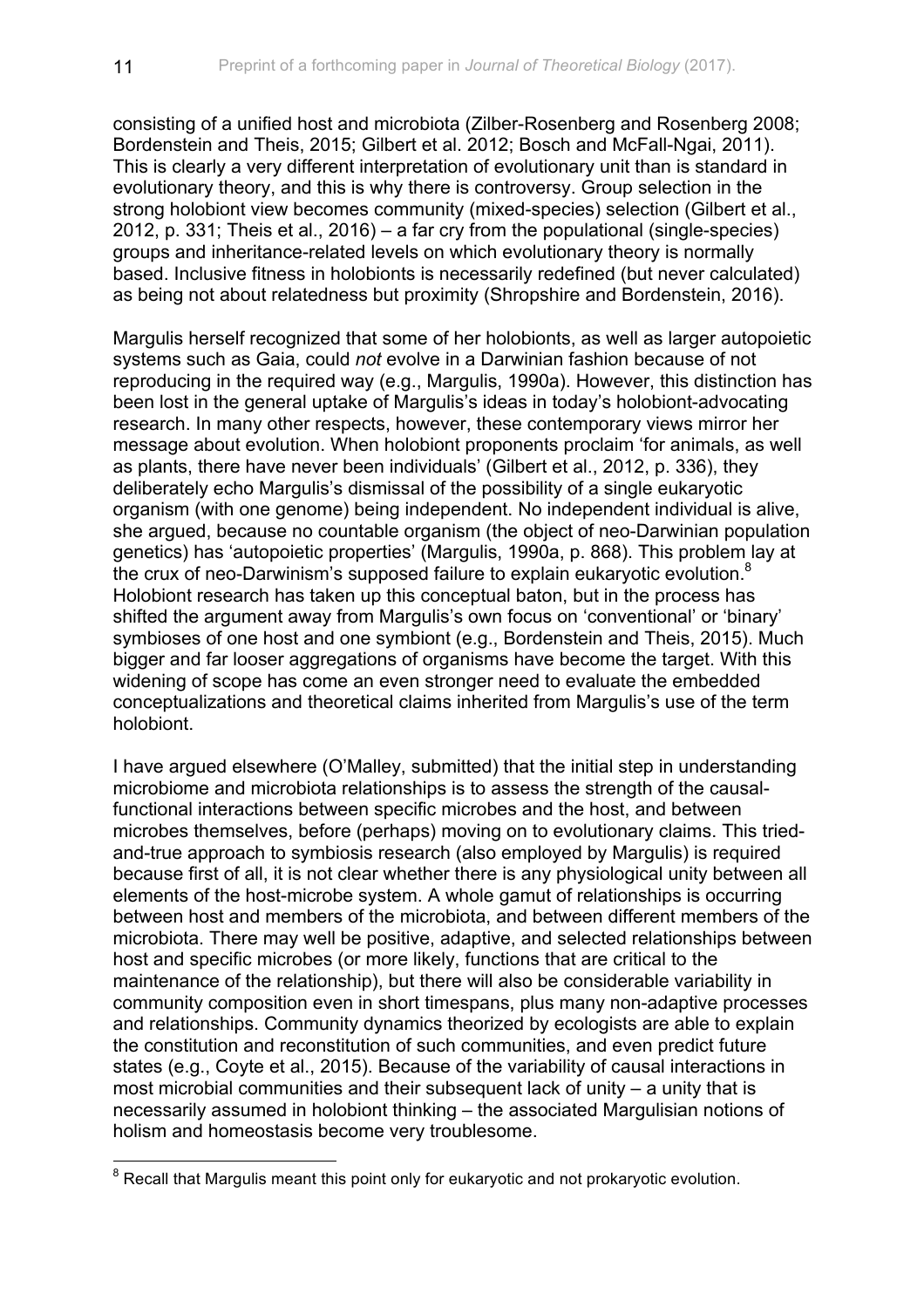## **4.2 Holism issues**

The holism that is detectable in microbiome research is not generally of the methodological sort Margulis advocated. Most microbiome researchers are deeply dependent on molecular techniques, and many holobiont claims are made largely on the basis of molecular data. However, the strongest holobiont positions are held by animal-microbiota researchers, where the systems seem obvious and in certain respects, indivisible. This indivisibility is not touted so extremely for physiological functions, which are often broken down mechanistically, but in relation to evolutionary unity. Microbiome research began as studies of whole communities, simply because this is how the relevant sampling works. Researchers analyse the DNA or other molecules of microbial communities in situ, be that lakes or intestines. When such samples come from, for example, the guts of animals, and those communities appear to have global effects on host physiology (despite the fact it is well-accepted there must be specific molecular mechanisms), then it can be quite easy to slip into 'holistic' system-wide claims (O'Malley, submitted; see also Huss, 2014). Once this perception of a system becomes evolutionary, implying the whole community of microbes plus the host is the unit of selection despite very limited lineage fusion, then the complaints begin (e.g., Douglas and Werren, 2016; Moran and Sloan, 2015). Holism is not confined to evolutionary claims, however, when holobionts are being conceptualized.

### **4.3 Homeostasis issues**

Holobiont advocates plus many other microbiome researchers draw on the notion of homeostasis. The view of homeostasis Lovelock and Margulis propounded vis-à-vis Gaia is not that different from the broad homeostasis ideas floating around in the general microbiome literature (not just the holobiont-focused version of microbiota research). Microbiome homeostasis claims are even looser than the Gaia version. Mostly homeostasis is designated in a roundabout way, by focusing on 'dysbiosis'. How does this work? When there is a physiological problem in the host, it is commonly asserted that 'there is dysbiosis' in the host relationship with its microbiota (e.g., Bosch, 2012; Petersen and Round, 2014; Sonnenburg and Sonnenburg, 2014; Reid et al., 2011). Dysbiosis standardly means 'any sort of change or "imbalance" in community composition that is associated – possibly causally, but this need not be demonstrated – with illness or some other undesirable state of the host' (my interpretation of the many relaxed claims articulated in the mainstream microbiome literature). $9$  Dysbiosis is then commonly contrasted with homeostasis, which is equated with the desired – even optimal – and putatively selected health or stability state (e.g., Petersen and Round, 2014; Eberl, 2010; Neish, 2009).

How much does a Margulis-like account of homeostasis resonate in microbiota research? A surprising amount. Sometimes the word homeostasis is used so casually in contemporary research that the relationship is not very close, and merely refers to stable or health-producing states. However, in many other discussions there are invocations of self-regulatory, self-perpetuating system-level processes (e.g.,

 $9$  See Olesen and Alm, 2016, for the beginnings of a critique of such statements. Vastly more conceptual analysis needs to be done on microbiome-related uses of dysbiosis, but I must leave that aside for a future paper.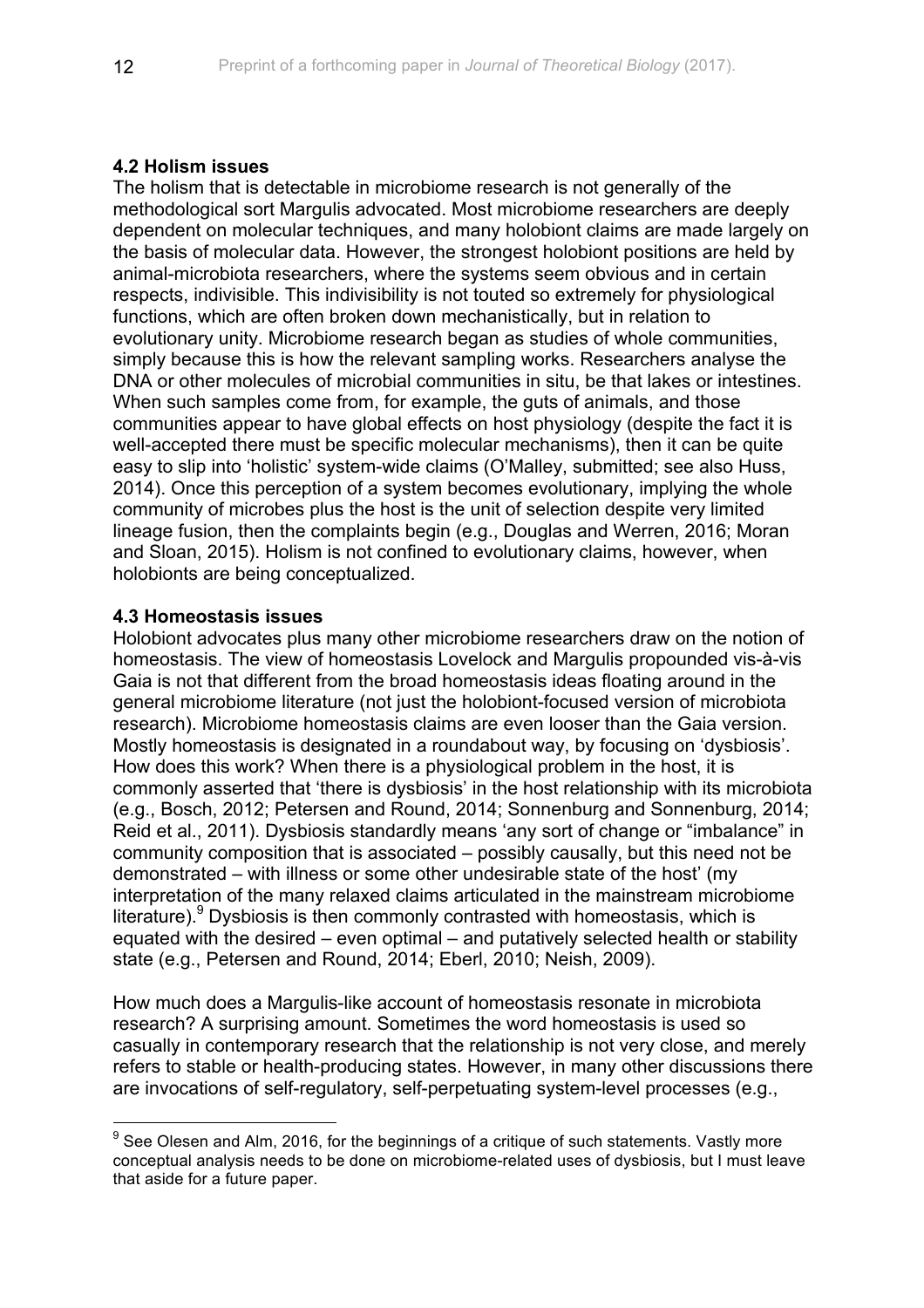Reid et al., 2011; Eberl, 2010). Mostly, this Margulisian view of homeostasis is invoked in human health microbiome research and other animal microbiome work. It is seldom used for wider microbiome research about host-free microbiota in, for example, swamps or oceans. It is not yet used a great deal for plant microbiome research, although that may change as more plant-microbe researchers jump aboard the holobiont train.

How sound is the use of homeostasis in microbiome research? Generally, it is a piece of metaphorical shorthand for a broadly 'normal' state to which the host and community return. Usually, non-homeostasis – 'dysbiosis' – is recognized on the basis of host illness. From the illness state it is inferred that the associated microbiome composition must be 'abnormal', in both physiological and evolutionary senses. The abnormal composition can be recognized by several non-equivalent measures (Debelius et al., 2016). There is almost never any direct quantitative calculation of what homeostasis or dysbiosis are (for an exception, see Casén et al. 2015): they are recognized only indirectly by variation in composition and/or host effects. Cybernetic concepts and models are rarely if ever invoked in these discussions, even when self-regulation is mentioned. Clearly, the refined formalities of such models are at a considerable remove from the current state of microbiome research, which still works with very coarse discriminations of what is going on with microbiota in hosts and elsewhere.

I noted already how Margulis turned from homeostasis to autopoiesis as a guiding concept. Does contemporary holobiont research follow Margulis's claims about autopoietic self-production? Only implicitly. Part of the reason animal microbiome researchers are so keen on the holobiont idea is probably because they see clear boundaries to their entities. Boundaries are essential to claims about autopoiesis. Microorganisms that fall within these animal boundaries are therefore simply part and parcel of them functionally and evolutionarily, as far as this thinking goes (e.g., Theis et al., 2016). However, Margulis's insistence that autopoietic systems require a 'non-mechanistic' science has not been vindicated in microbiome research more broadly, nor even in the narrower area of holobiont research. The latter area, while focused on multiorganismal units (hosts and microbial communities) takes scant notice of Margulis's methodological advice. In fact, one of the reasons holobiont researchers gain any scientific traction is because in addition to making conceptual claims, they also engage in standard parts-based mechanistic research in light of broader microbiome analyses (e.g., Bosch, 2012; Gilbert, 2014; Brucker and Bordenstein, 2012). Microbiome research in general has a long way to go in connecting parts into mechanisms and giving accounts of the activity of those mechanisms, but that is a major objective of the field. Holobiont researchers are unlikely to refuse this agenda. At least at this methodological level, therefore, Margulis has had limited influence.

### **5. What can we conclude about Margulis's legacy?**

In general, microbiome literature uses 'holobiont' and 'homeostasis' very loosely. Likewise, any claims about 'holism' are simply directives to look at the microbes as well as the host (e.g., Gilbert et al. 2012; Bordenstein and Theis, 2015). It might be thought that such loose claims neither owe much to Margulis, or, even if they do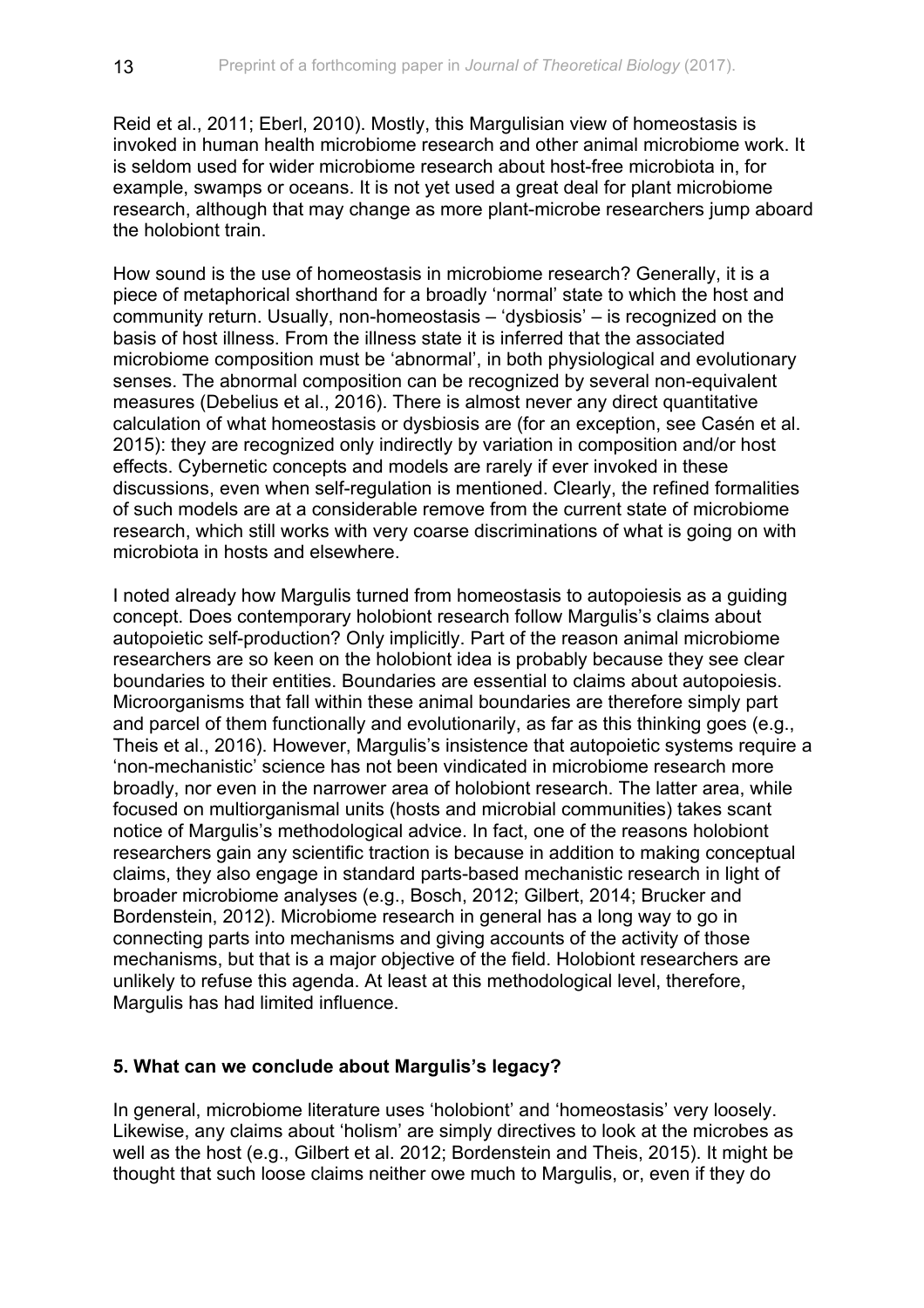have their intellectual ancestry there, that they are so casual that none of the Margulis-related implications have any strength. However, this seems not to be the case when evolutionary arguments are being mounted. Assertions of the evolutionary unity of holobionts are directly influenced by Margulisian ideas, and have been acknowledged as doing so (e.g., Bordenstein and Theis, 2015; Rosenberg et al., 2009). Margulis's reluctance to understand and integrate population-genetic theory within her evolutionary work is just as apparent in this evolutionary stream of holobiont work.

But more generally, even when radical evolutionary claims are not asserted and may not even have been considered, there is still a tendency to talk about holobionts as cohesive physiological units. The same tendency can occur in wider microbiome research too. This explains in part why the field continues to focus primarily on association studies, with relationships being sought between broad community composition and general host states. General discussion of these host states brings back Margulis's ideas about homeostasis, through the supposedly opposing notion of dysbiosis. Claims about dysbiosis and homeostasis are often underpinned by evolutionary assumptions that hosts and microbiota have adaptive relationships, making them better off with one another in some sort of optimal combination. One defence of Lamarckian evolution involves the claim that microbes not working for the host will be removed from the community over evolutionary time just as nonfunctional genes would be removed (Rosenberg et al., 2009; however, cf. Bordenstein and Theis, 2015).

For many holobiont and other microbiome proponents, there is a strong appearance of co-adaptation and this appearance is what stimulates thoughts about the evolutionary unity of microbial symbionts and their hosts.<sup>10</sup> But as most microbiologists and population biologists know very well, adaptation is not the only evolutionary explanation of persisting biological entities, and many microorganisms are along for the ride, short or long-term, without causing either great harm or great benefit to their host environments. Recall also that Margulis herself was focused on specific host-microbe relationships. It is only by analysing specific relationships that causal connections and evolutionary outcomes in multispecies groups can be explained (Douglas and Werren, 2016). Despite such background knowledge, many holobiont claims are based on host-microbe communities as if they were bounded in a theoretically strict way (just as in Margulis's autopoietic view). But even though Margulis focused on specific microbe-host pairs (or small groups), her broader theoretical stance has nevertheless given whole-community views a conceptual boost.

Microbiome research in general is currently maturing. Different approaches are being developed to address microbiota-host relationships. These include standard mechanistic research on how specific organismal lineages and their molecular pathways impact on pathways in the host ('bottom-up' microbiome research), in contrast to more 'top-down' approaches that include ecological analyses of hostcommunity interactions (e.g., Coyte et al., 2015) and epidemiological analyses to determine whether causality can be inferred from association data (Cho and Blaser, 2012). These developing streams of inquiry run counter to some of the residual

<sup>&</sup>lt;sup>10</sup> Thanks to Alan Grafen for this point.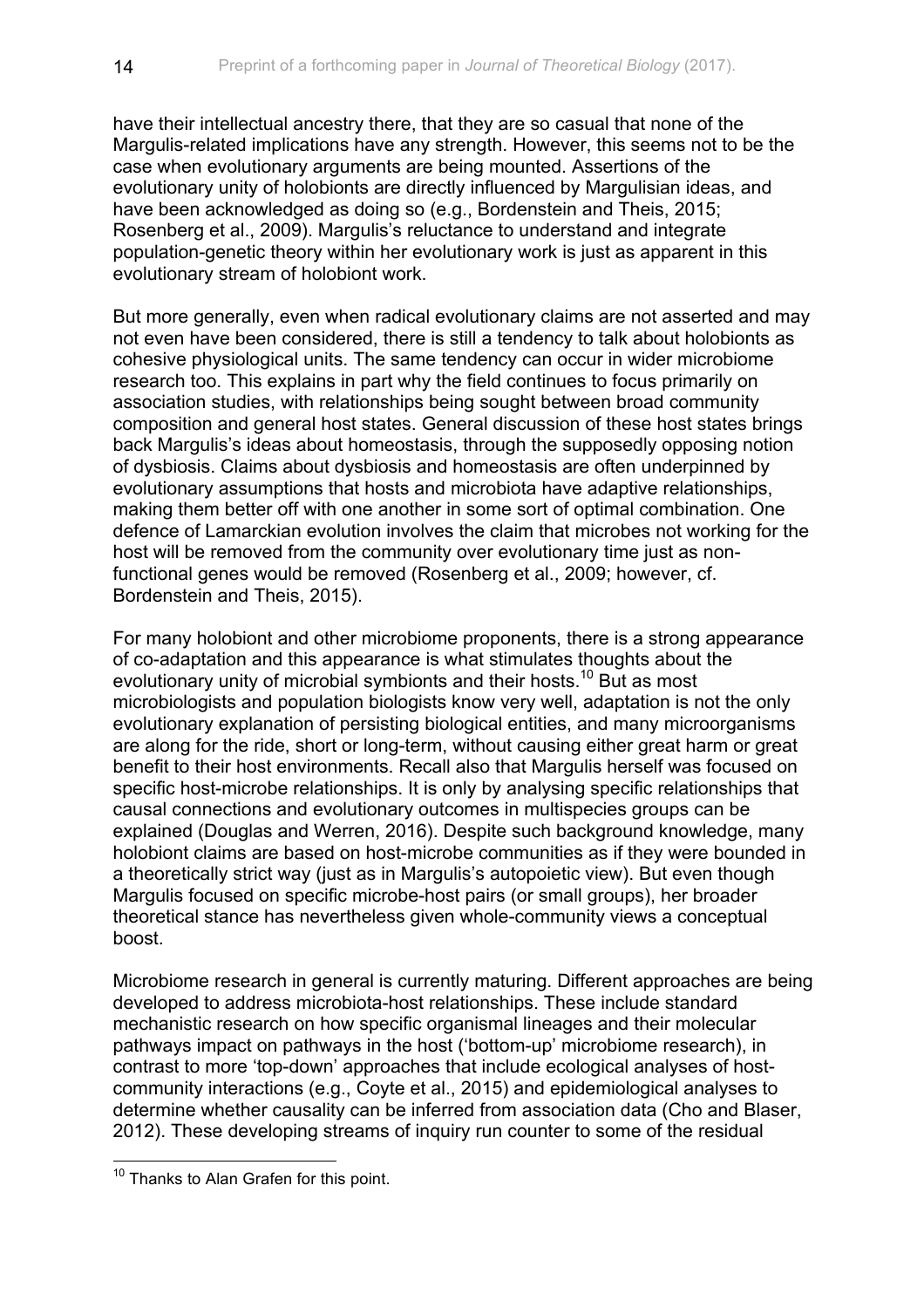Margulisian legacies in holobiont research. If microbiome research as a whole is to continue to make progress, going back to evolutionary and ecological basics might be a necessary step. This does not mean Margulis has given nothing constructive to microbiome research. She certainly stimulated further thinking about microbial interactions, and put their evolutionary analysis high on the scientific agenda. But now there is increasing evidence against seeing host-microbiota as unified systems, plus many indications that holobiont ideas, when laden with Margulisian baggage, may not be the theoretical way forward. Understanding Margulis's work more fully may assist biologists and philosophers to disentangle some of her less useful ideas from contemporary research, even while continuing to recognize the impact of her pivotal JTB paper.

#### **Acknowledgements**

Funding for the research that produced this paper came from France's 'Investments for the Future' Programme, IdEx Bordeaux, ANR-10-IDEX-03-02. Thanks to two anonymous referees for suggesting more nuances in my analysis, and to one of them for reminding me of the Mayr quote used now in a footnote. I am grateful to Athel Cornish-Bowden, the editor of this special issue, for inviting and encouraging this paper, and to Derek Skillings for a critical reading of an early draft.

### **References**

Archibald, J.M., 2014. One Plus One Equals One: Symbiosis and the Evolution of Complex Life. Oxford.

Bordenstein, S.R., Theis, K.R., 2015. Host biology in light of the microbiome: ten principles of holobionts and hologenomes. PLOS Biol. 13(8), e1002226.

Bosch, T.C.G., 2012. Understanding complex host-microbe interactions in hydra. Gut Microbes 3, 345-351.

Bosch, T.C.G., McFall-Ngai, M.J., 2011. Metaorganisms as the new frontier. Zoology 114, 185-190.

Brucker, R.M., Bordenstein, S.R., 2012. Speciation by symbiosis. Trends Ecol. Evol. 27, 443-451.

Casén, C., Vebø, H.C., Sekelja, M., Hegge, F.T., Karlsson, M.K., et al., 2015. Deviations in human gut microbiota: a novel diagnostic test for determining dysbiosis in patients with IBS or IBD. Aliment. Pharmacol. Ther. 42, 71-83.

Cho, I., Blaser, M.J., 2012. The human microbiome: at the interface of health and disease. Nat. Rev. Genet. 13, 260-270.

Coyte, K.Z., Schluter, J., Foster, K.R., 2015. The ecology of the microbiome: networks, competition, and stability. Science 350, 663-666.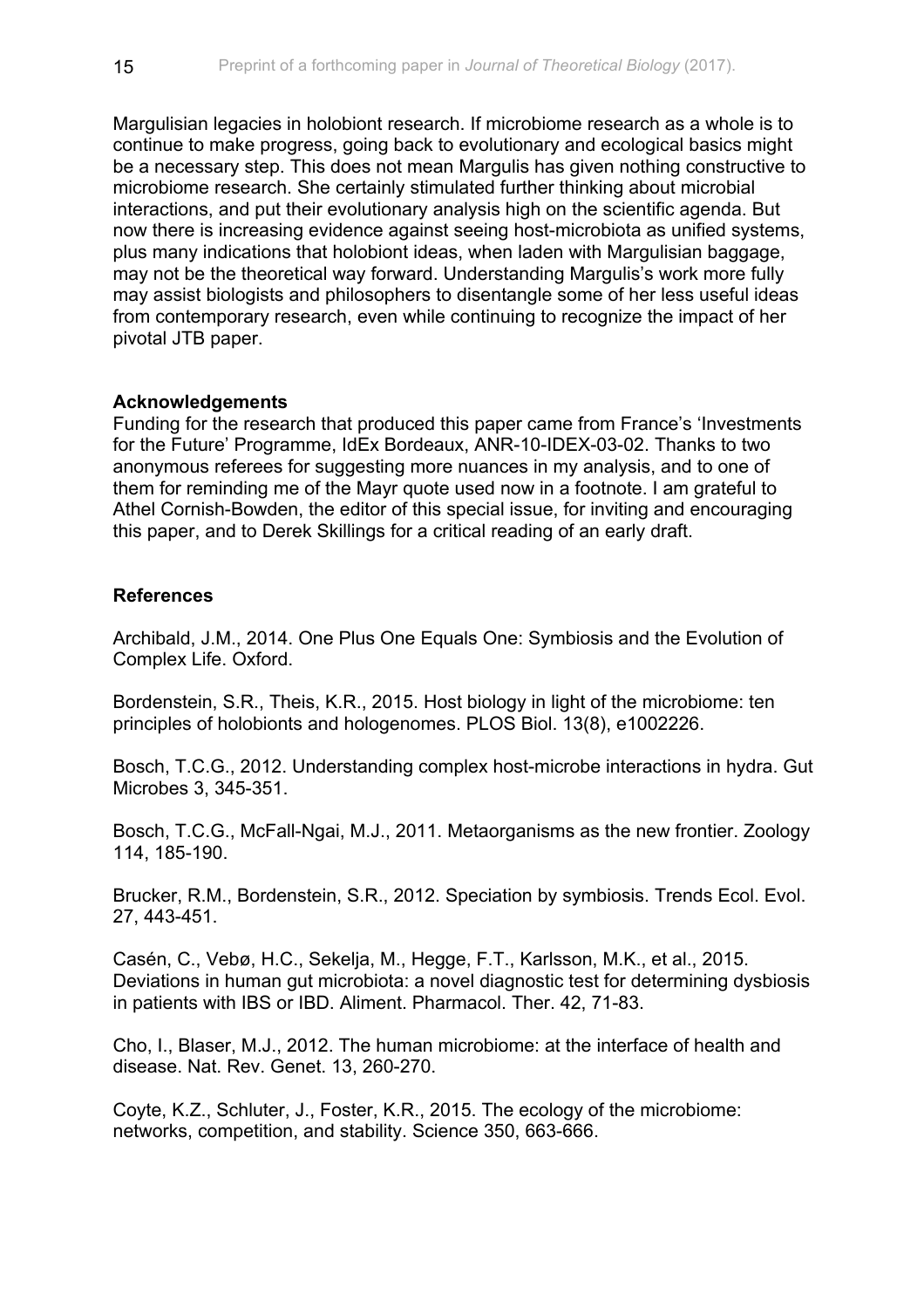Debelius, J., Song, S.J., Vazquez-Baeza, Y., Xu, Z.Z., Gonzalez, A., Knight, R., 2016. Tiny microbes, enormous impacts: what matters in gut microbiome studies. Genome Biol. 17:217.

Doolittle, W.F., 1981. Is Nature really motherly? Is Nature really motherly? CoEvol. Quart. 29, 58-63.

Doolittle, W.F., 2017. Darwinizing Gaia. J. Theor. Biol. doi:10.1016/j.jtbi.2017.02.015.

Douglas, A.E., Werren, J.H., 2016. Holes in the hologenome: why host-microbes symbioses are not holobionts. mBio 7(2), e02099-15.

Eberl, G., 2010. A new vision of immunity: homeostasis of the superorganism. Mucosal Immunol. 3, 450-460.

Free, A., Barton, N.H., 2007. Do evolution and ecology need the Gaia hypothesis? Trends Ecol. Evol. 22, 611-619.

Funkhouser, L.J., Bordenstein, S.R., 2013. Mom knows best: the universality of materinal microbial transmission. PLoS Biol. 11(8), e1001631.

Gray, M.W., Doolittle W.F., 1982. Has the endosymbiont hypothesis been proven? Microbiol. Rev., 46, 1-42.

Gilbert, S.F., 2014. Symbiosis as the way of eukaryotic life: the dependent coorigination of the body. J. Biosci. 39, 201-209.

Gilbert, S.F., Sapp, J., Tauber, A.I., 2012. A symbiotic view of life: we have never been individuals. Q. Rev. Biol. 87, 325-341.

Goodrich, J.K., Davenport, E.R., Beaumont, M., Jackson, M.A., Knight, R., et al., 2016. Genetic determinants of the gut microbiome in UK twins. Cell Host Microbe 19, 731-743.

Goodrich, J.K., Waters, J.L., Poole, A.C., Sutter, J.L., Koren, O., et al., 2014. Human genetics shapes the gut microbiome. Cell 159, 789-799.

Hester, E.R., Barott, K.L., Nulton, J., Vermeij, M.J.A., Rohwer, F.L., 2016. Stable and sporadic symbiotic communities of coral and algal holobionts. ISME J. 10, 1157- 1169.

Hall, B.K., 1992. Waddington's legacy in development and evolution. Amer. Zool. 32, 113-122.

Huss, J., 2014. Methodology and ontology in microbiome research. Biol. Theory 9, 392-400.

López-García, P., Eme, L., Moreira, D. 2017. Symbiosis in eukaryotic evolution. J. Theor. Biol. doi:10.1016/j.jtbi.2017.02.031.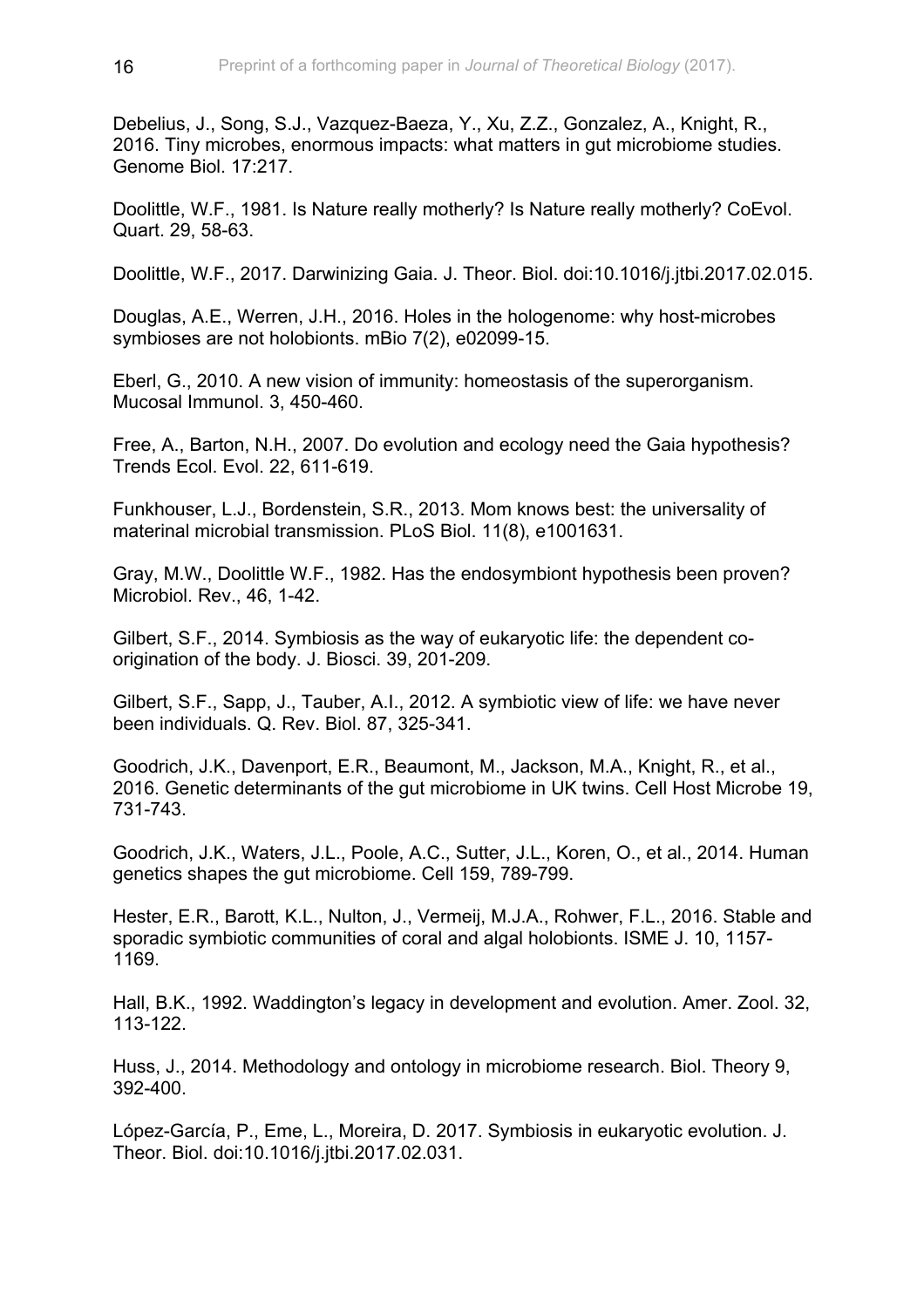Louca, S., Parfrey, L.W., Doebeli, M., 2016. Decoupling function and taxonomy in the global ocean microbiome. Science 353, 1272-1277.

Lovelock, J.E., Margulis, L., 1974. Atmospheric homeostasis by and for the biosphere: the gaia hypothesis. Tellus 26, 2-10.

Margulis, L., 1975. The microbes' contribution to evolution. BioSystems 7, 266-292.

Margulis, L., 1990a. Kingdom Animalia: the zoological malaise from a microbial perspective. Amer. Zool. 30, 861-875.

Margulis, L., 1990b. Words as battle cries: symbiogenesis and the new field of endocytobiology. BioScience 40, 673-677.

Margulis, L., 1991. Symbiogenesis and symbionticism, in: Margulis, L., Fester, R. (Eds.), Symbiosis as a Source of Evolutionary Innovation: Speciation and Morphogenesis. MIT Press, Cambridge MA, pp. 1-14.

Margulis, L., 1992. Biodiversity: molecular biological domains, symbiosis and kingdom origins. BioSystems 27, 39-51.

Margulis, L., 1993a. Origin of species: acquired genomes and individuality. BioSystems 31, 121-125.

Margulis, L., 1993b. This week's citation classic: Margulis L. *Symbiosis in cell evolution*. Current Contents 19, 9-10.

Margulis, L., 1996. Archaeal-eubacterial mergers in the origin of Eukarya: phylogenetic classification of life. Proc. Natl. Acad. Sci. USA 93, 1071-1076.

Margulis, L., 2001. The conscious cell. NY Acad. Sci. 929, 55-70.

Margulis, L., 2004. Serial endosymbiotic theory (SET) and composite individuality: transition from bacterial to eukaryotic genomes. Microbiology Today 31, 172–174.

Margulis, L., 2010a. Symbiogenesis. A new principle of evolution rediscovery of Boris Mikhaylovic Kozo-Polyansky (1890-1957). J. Paleontol. 44, 1525-1539.

Margulis, L., 2010b. Genome acquisition in horizontal gene transfer: symbiogenesis and macromolecular sequence analysis, in: Gogarten, M.B., Gogarten, J.P., Olendzenski, L. (Eds.), Horizontal Gene Transfer: Genomes in Flux. Humana/Springer, pp. 181-191.

Margulis, L., Lovelock, J.E., 1974. Biological modulation of the Earth's atmosphere. Icarus 21, 471-489.

Margulis, L., Chapman, M., Guerrero, R., Hall, J. 2006. The last eukaryotic common ancestor (LECA): acquisition of cytoskeletal motility from aerotolerant spirochetes in the Proterozoic eon. Proc. Natl. Acad. Sci. USA 103, 13080-13085.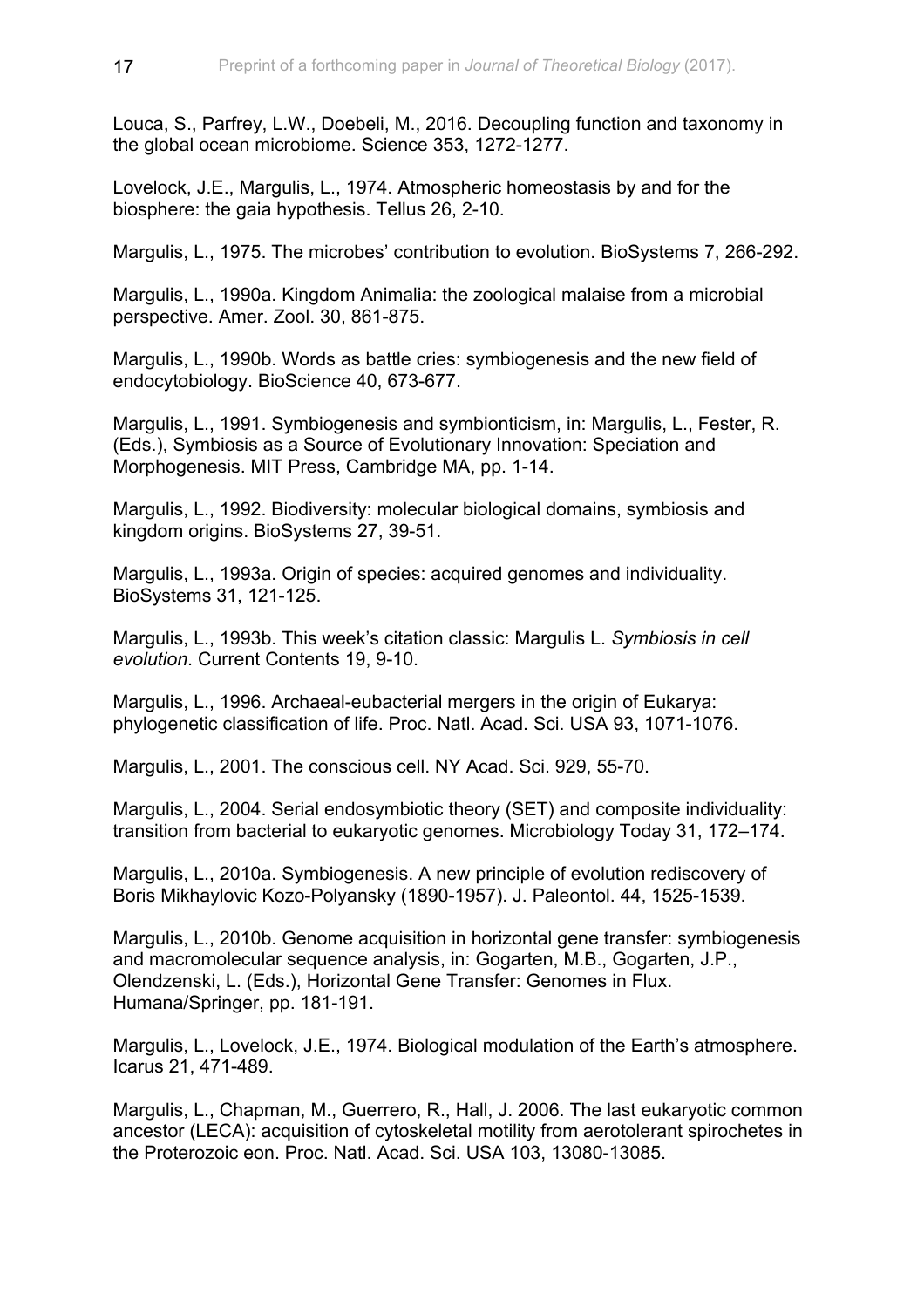Mayr, E., 20002. Foreword, in: Margulis, L., Sagan, D., Acquiring Genomes: A Theory of the Origins of Species. Basic Books, pp. xi-xiv.

Mindell, D.P., 1992. Phylogenetic consequences of symbioses: Eukarya and Eubacteria are not monophyletic taxa. BioSystems 27, 53-62.

Moeller, A.H., Caro-Quintero, A., Mjungu, D., Georgiev, A.V, Lonsdorf, E.V., et al., 2016. Cospeciation of gut microbiota with hominids. Science, 353, 380-382.

Moran, N.A., Sloan, D.B., 2015. The hologenome concept: helpful or hollow? PLOS Biol. 13(12), e1002311.

Neish, A.S., 2009. Microbes in gastrointestinal health and disease. Gastroenterology 136:65-80.

Ochman, H., Worobey, M., Kuo, C.-H., Ndjango, N.-B.N., Peeters, M., et al., 2010. Evolutionary relationships of wild hominids recapitulated by gut microbial communities. PLOS Biol. 8(11), e10000546.

Olesen, S.W., Alm, E.J., 2016. Dysbiosis is not the answer. Nature Microbiol. 1:16228.

O'Malley, M.A., submitted. Causal claims about microbiota.

O'Malley, M.A., 2015. Endosymbiosis and its implications for evolutionary theory. Proc. Natl. Acad. Sci. USA. 112, 10270-10277.

Peiffer, J.A., Spor, A., Koren, O., Jin, Z., Tringe, S.G., et al., 2013. Diversity and heritability of the maize rhizosphere microbiome under field conditions. Proc. Natl. Acad. Sci. USA. 110, 6548-6553.

Petersen, C., Round, J.L., 2014. Defining dysbiosis and its influence on host immunity and disease. Cell. Microbiol. 16, 1024-1033.

Reid, G., Younes, J.A., Van der Mei, H.C., Gloor, G.B., Knight, R., and Busscher, H.J., 2011. Microbiota restoration: natural and supplemented recovery of human microbial communities. Nat. Rev. Microbiol., 9, 27-38.

Rohwer, F., Seguritan, V., Azam, F., Knowlton, N., 2002. Diversity and distribution of coral-associated bacteria. Mar. Ecol. Prog. Ser. 243, 1-10.

Rosenberg, E., Sharon, G., Zilber-Rosenberg, I., 2009. The hologenome theory of evolution contains Lamarckian aspects within a Darwinian framework. Env. Microbiol. 11, 2959-2962.

Ruse, M., 2013. The Gaia Hypothesis: Science on a Pagan Planet. University of Chicago Press, Chicago.

Sagan, L., 1967. On the origin of mitosing cells. J. Theor. Biol. 14, 225-274.